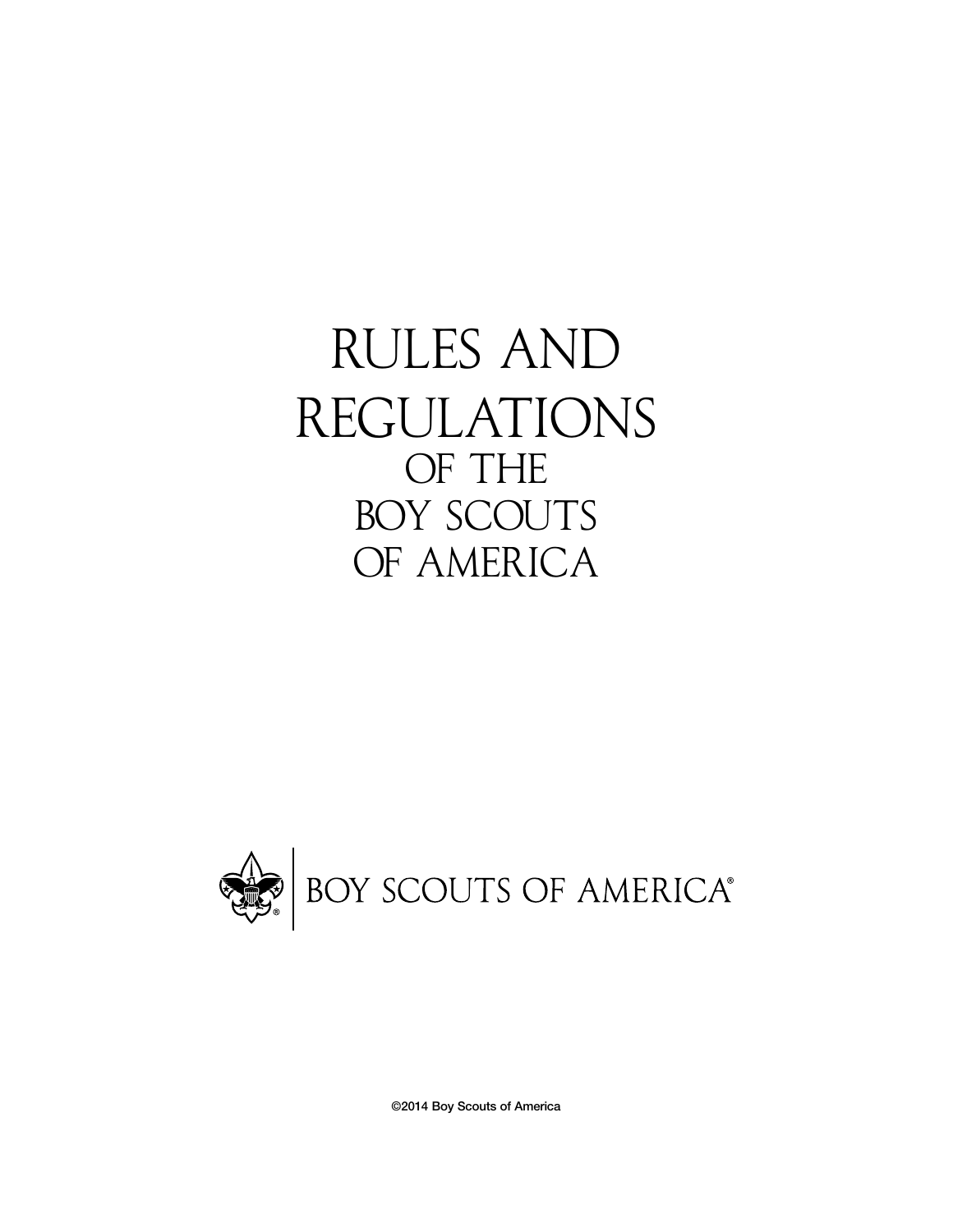# **CONTENTS**

# **Article VI. Local Councils 4**

SECTION 1. Council Organization 4 SECTION 2. District Organization 4 SECTION 3. Local Units 4 SECTION 4. Powers and Responsibilities 5 SECTION 5. Authority for *Scout Executive's Manual* 6

#### **Article VII. Youth Members 6**

SECTION 1. General Classifications 6 SECTION 2. Program Groups 6 SECTION 3. Youth Leadership Positions 7

#### **Article VIII. Adult Leadership 7**

SECTION 1. General 7 SECTION 2. Noncitizens 7 SECTION 3. Commissioned Leadership 7 SECTION 4. Professional Leadership 8 SECTION 5. Employment of Professionals 9 SECTION 6. BSA Employees 10

# **Article IX. Principles, Policies, and Definitions 11**

SECTION 1. Principles—Oath or Promise and Law 11 SECTION 2. Policies 11 SECTION 3. Definitions 13

#### **Article X. Program 13**

SECTION 1. Advancement 13 SECTION 2. Activities 14 SECTION 3. *Boys' Life* Magazine 14 SECTION 4. Insignia, Uniforms, and Badges 14 SECTION 5. Lifesaving and Meritorious Action Awards 15 SECTION 6. Awards for Distinguished Service to Youth 16

#### **Article XI. Business, Finance, Properties, Contracts, Registration 17** SECTION 1. Finance 17

SECTION 2. Real Estate 18 SECTION 3. Registration 18

**Article XII. Affiliates 20** SECTION 1. National Eagle Scout Association 20 SECTION 2. Order of the Arrow 20

#### **Article XIII. Special Situations 21**

SECTION 1. Experimental Programs 21 SECTION 2. Overseas Scouting 21 SECTION 3. Learning for Life 21

#### **Index 22**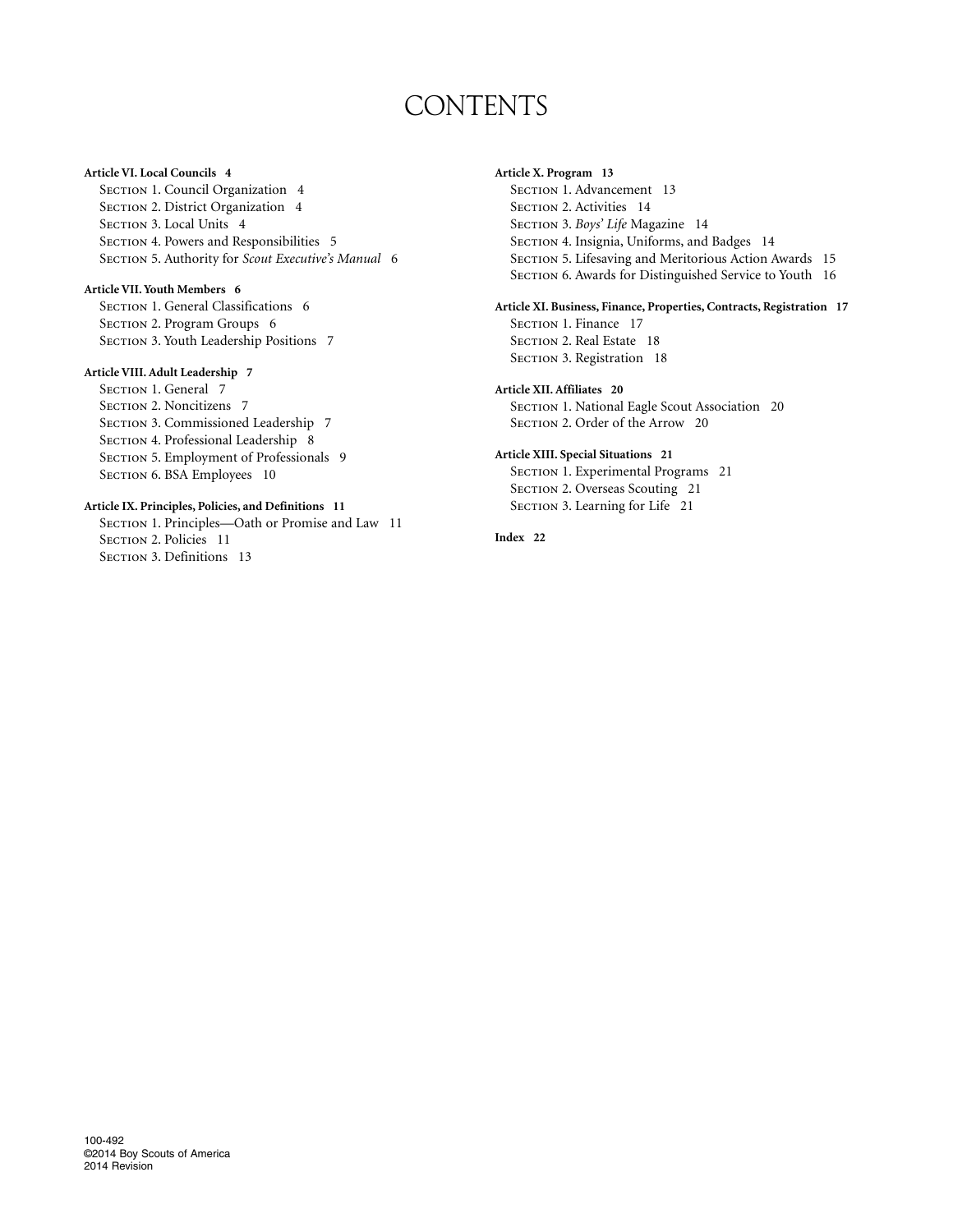# ARTICLE I. GENERAL

(See Bylaws.)

# ARTICLE II. THE NATIONAL COUNCIL

(See Bylaws.)

# ARTICLE III. THE EXECUTIVE BOARD

(See Bylaws.)

# ARTICLE IV. OFFICERS

(See Bylaws.)

# ARTICLE V. REGIONAL ORGANIZATION

(See Bylaws.)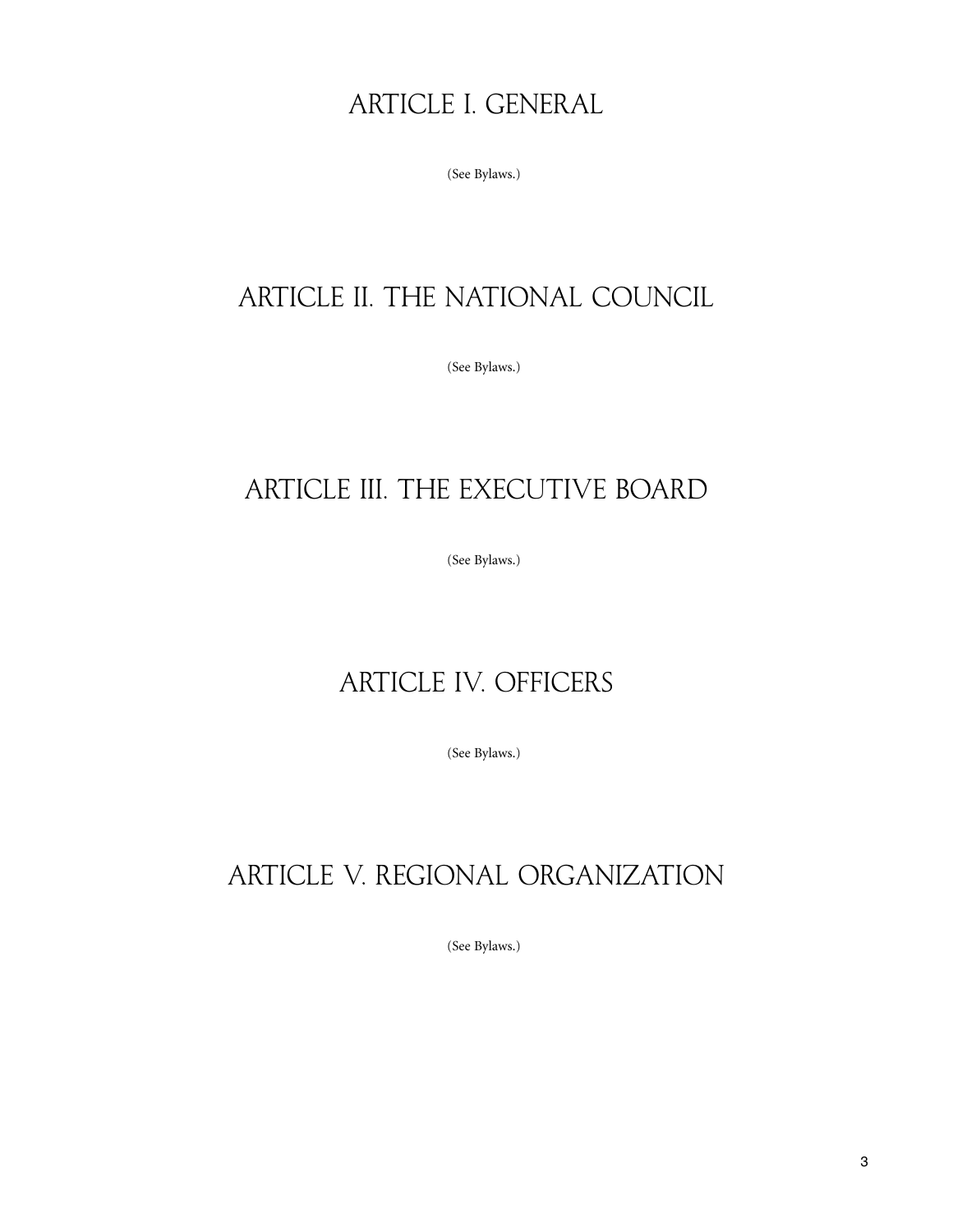# ARTICLE VI. LOCAL COUNCILS

#### **COUNCIL ORGANIZATION**

SECTION 1.

#### **Members**

*Clause 1.* Active. The active membership of all local councils shall consist of persons 21 years of age or over, duly registered as provided in these Rules and Regulations. The membership shall include representatives from organizations or groups of citizens operating units as provided in the Rules and Regulations, classified as chartered organization representatives, together with representatives at large of the various business, civic, educational, labor, social, and religious interests of the communities, classified as council members at large.

*Clause 2.* Associate. Persons desiring to maintain an actual Scouter membership without assignment to active service may be elected as associate members of local councils, without vote, provided that they qualify by the same procedure and under the same conditions as active Scouters. They may wear the uniform and shall be enrolled as subscribers to *Scouting* magazine.

#### **DISTRICT ORGANIZATION**

SECTION<sub>2</sub>.

#### **Districts**

*Clause 1.* For the purpose of unit service and program administration, a local council may be divided geographically or functionally into such districts as the local council executive board may determine. The Executive Board of the Corporation may from time to time adopt rules and regulations concerning district organization.

#### **District Committee/District Commissioner Staff**

*Clause 2.* The administration of Scouting in each district shall be exercised by the local council through a district committee and a district commissioner staff.

#### **Function of District**

*Clause 3.* The district committee, the operating committees of the district, and the district commissioner staff have no legislative authority. Its purpose is to make effective in the territory policies and programs as adopted by the local council, its executive board, and council committees.

#### **LOCAL UNITS**

#### SECTION 3.

#### **Organization of Units**

*Clause 1.* General. The Corporation shall have the power to grant charters to organizations and groups of individuals meeting the requirements of the Bylaws and these Rules and Regulations to organize and maintain units of the Scouting program, and to issue certificates of membership in such units to the officers and members thereof who comply with the requirements of the Bylaws and these Rules and Regulations. The Corporation shall have the power

to revoke such charters when in its sole judgment such revocation is warranted.

#### **Charters to Organizations**

*Clause 2.* For the formation of units, charters may be granted to organizations upon application from the duly constituted authorities of such organizations on forms provided for that purpose. Such applications shall obligate the organizations to provide adequate facilities, supervision, and leadership for at least 1 year and to make an effort to provide youth members with the opportunity for a quality program experience as set forth in the official literature of the Boy Scouts of America.

#### **Charters for Community Units**

*Clause 3.* While the formation of units in connection with existing organizations shall be preferred, when conditions warrant a charter may be granted for the formation of a unit independent of any relationship with an existing organization, provided, however, that the applicants are citizens of the United States, who subscribe to the principles of the Scout Oath and Law, and whose interest is primarily in helping boys and young adults through the Scouting program, and who shall have the resources to provide the necessary leadership, supervision, and facilities. In such cases the obligations upon the applicants for a charter shall be the same as those required for organizations.

#### **Standards of Organizations**

*Clause 4.* Intended meeting quarters shall be periodically inspected to determine their adequacy as well as to ascertain other uses to be made of these or adjoining quarters, for the purpose of considering the compatibility of uses and the general appropriateness of the environment. An investigation shall also be made as to the general objectives, purpose, character, intent, and programs of the prospective chartered organization or community group and its compatibility with the aims and purposes of the Boy Scouts of America. The history, length of service, and general reputation of the organization or community group are also factors that should be considered.

#### **Renewals**

*Clause 5.* Unit charters may be renewed upon application, provided a review of past activities, personnel, and plans for the future shows a satisfactory effort to carry out the Scouting program, as set forth in the official literature, and to comply with the Rules and Regulations of the Boy Scouts of America.

#### **Local Council Approval**

*Clause 6.* In territory supervised by a local council, all applications for unit charters, new and renewal, may be granted only upon the favorable recommendation of the local council.

#### **Chartered Organization Representative**

*Clause 7.* In territory supervised by local councils, each chartered organization shall appoint a volunteer, other than the unit leader or assistant unit leader, as its chartered organization representative to represent it as a member of the district committee and as a voting member of the local council.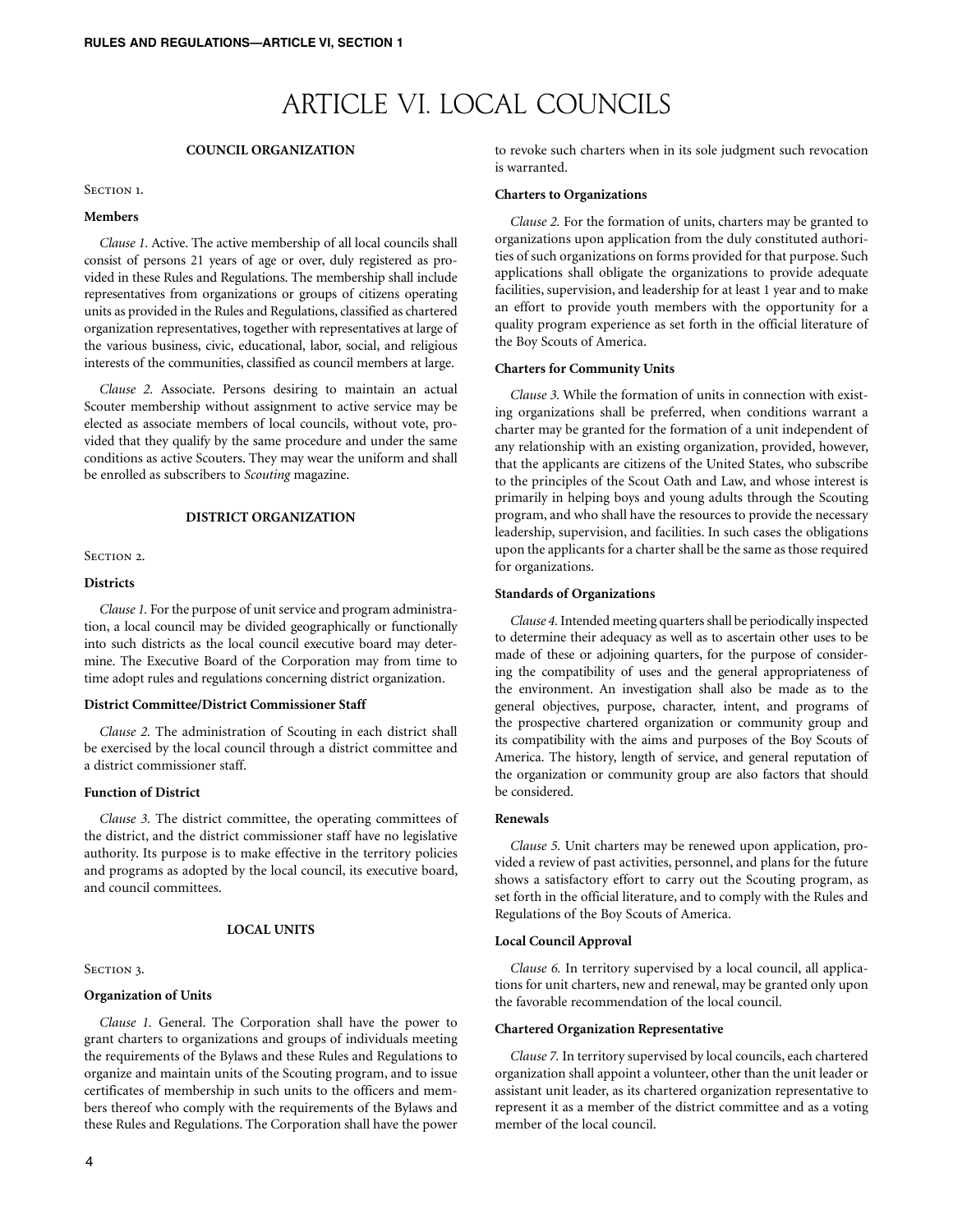#### **Unit Committees**

*Clause 8.* Each chartered unit of the Boy Scouts of America shall be under the supervision of a unit committee, consisting of three or more qualified adults, 21 years of age or older, selected by the organization with which the unit is connected, or in the case of a community unit of those who make application for the unit charter, one of whom shall be designated as chairman.

The unit committee shall have such responsibilities as may from time to time be defined by the Corporation.

#### **Leadership**

*Clause 9.* Each chartered Cub Scout pack, Boy Scout troop, Varsity Scout team, and Venturing crew shall have one individual, 21 years of age or older, who shall be registered and serve as the unit leader. In addition each Cub Scout pack shall have a minimum of one individual, 21 years of age or older, who shall be registered as a den leader. Unit and den leaders may not serve simultaneously in any other position within the same unit. The head of the chartered organization or chartered organization representative and the local council must approve the registration of the unit leader on the appropriate form.

#### **Packs**

*Clause 10.*

(a) Packs, consisting of no fewer than five Cub Scouts, may be organized in the territory and under the supervision of local councils.

(b) Each Cub Scout pack shall have at least one individual, 21 years of age or older, who shall be registered and serve as a den leader.

(c) The provisions of these Rules and Regulations relating to the organization of units shall apply to the organization of packs.

(d) The active adult leadership of the pack shall be designated collectively as Cub Scouters, and individually as pack committee members, Cubmaster, assistant Cubmasters, den leaders, assistant den leaders, Webelos den leaders, assistant Webelos den leaders, Tiger den leaders, and pack trainer. (Amended October 20, 2013)

They shall be appointed and commissioned as outlined in the Bylaws and these Rules and Regulations. These Cub Scouters shall be required to meet the same membership requirements and leadership responsibilities and shall have the same privileges and opportunities as provided for all unit Scouters.

(e) The Cub Scout membership of a pack shall be organized on the den system.

#### **Troops**

*Clause 11.*

(a) Troops, consisting of no fewer than five Boy Scouts, may be organized in the territory and under the supervision of local councils.

(b) The provisions of these Rules and Regulations, relating to the organization of units, shall apply to the organization of troops.

(c) The active adult leadership of a troop shall be designated collectively as Scouters and individually as troop committee members, Scoutmaster, and assistant Scoutmasters. They shall be appointed and commissioned as outlined in the Bylaws and these Rules and Regulations. These Scouters shall be required to meet the same membership requirements and leadership responsibilities and shall have the same privileges and opportunities as provided for all unit Scouters.

(d) The membership of a troop shall be organized on the patrol system.

### **Teams**

*Clause 12.*

(a) Teams, consisting of no fewer than five Varsity Scouts, may be organized in the territory and under the supervision of local councils.

(b) The provisions of these Rules and Regulations, relating to the organization of units, shall apply to the organization of teams.

(c) The active adult leadership of a team shall be designated collectively as Varsity Scouters and individually as team committee members, Coach, and assistant Coach. They shall be appointed and commissioned as outlined in the Bylaws and these Rules and Regulations. These Varsity Scouters shall be required to meet the same membership requirements and leadership responsibilities and shall have the same privileges and opportunities as provided for all unit Scouters.

(d) The Varsity Scout membership of a team shall be organized on the squad method.

#### **Crews**

*Clause 13.*

(a) Venturing crews and Sea Scout ships, which shall consist of no fewer than five members, may be organized in the territory and under the supervision of local councils.

(b) The provisions of these Rules and Regulations, relating to the organization of units, shall apply to the organization of Venturing crews and Sea Scout ships.

(c) The active adult leadership of a Venturing crew/Sea Scout ship shall be designated collectively as Venturing leaders/Sea Scout leaders and individually according to the designated titles of their respective type of Venturing unit/Sea Scout ship. They shall be appointed and commissioned as outlined in the Bylaws and these Rules and Regulations, and shall meet the same membership requirements and leadership responsibilities and shall have the same privileges and opportunities as provided for all unit Scouters.

#### **Unit Designation**

*Clause 14.*

(a) All units shall be designated by the name of the community in which the unit is located.

(b) Each unit shall be designated also by a serial number assigned by the local council or, if not under local council, by the Corporation.

(c) There shall be only one series of numbers for units by which the unit shall be identified at the national office. A program code should be included with each national unit number. This shall not prevent the use of a local community number where units having previously been assigned local numbers desire to continue the use of such numbers locally, and, when requested, such numbers shall be used upon the unit charter and certificates.

#### **POWERS AND RESPONSIBILITIES**

#### SECTION 4.

*Clause 1.* It shall be the duty of the chartered councils to promote the Scouting program through the organization and registration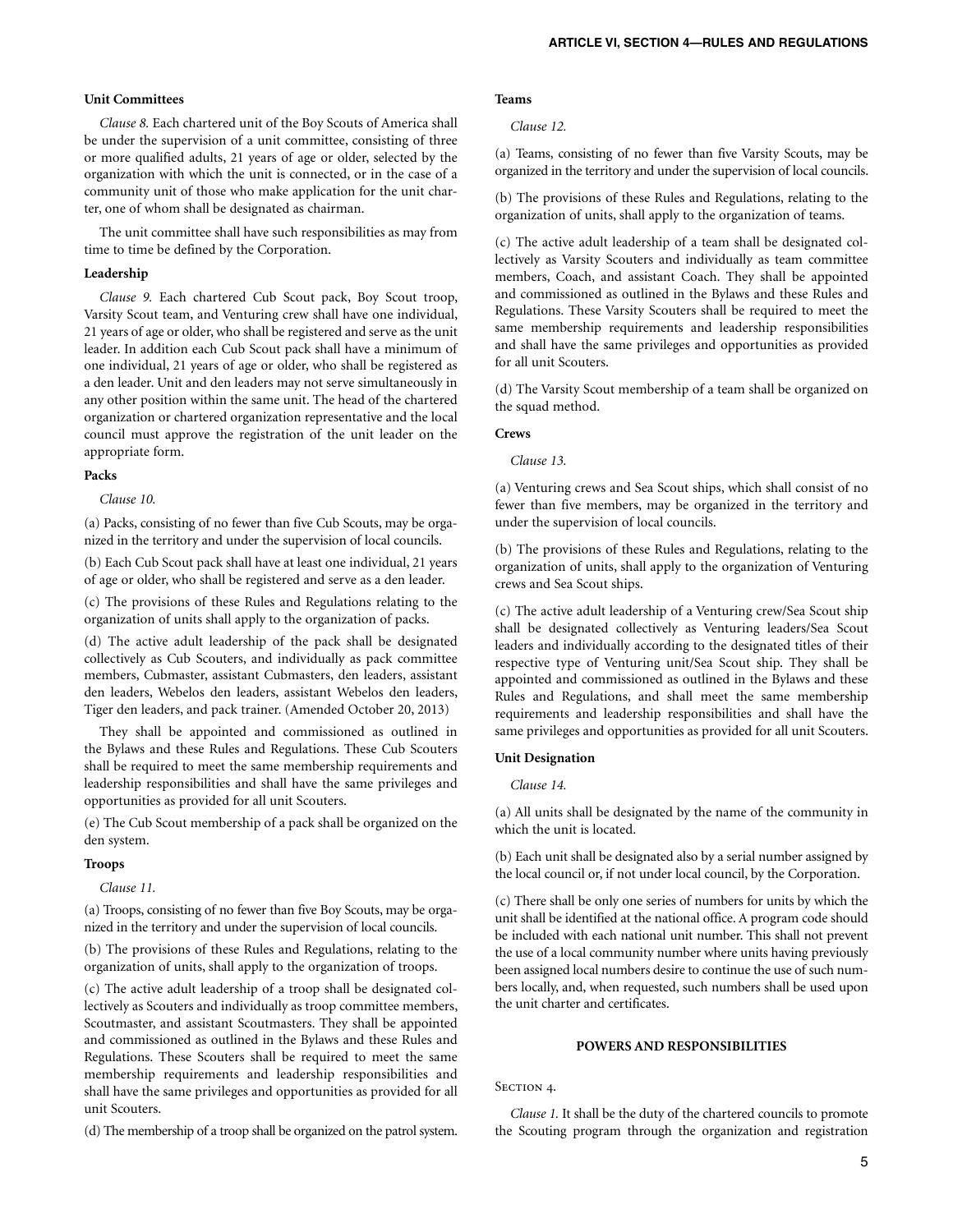annually of units and their personnel; also to approve and provide leadership and supervision of all program activities, within the territory covered by their charters, in such a manner as to ensure compliance with the provisions of the Bylaws of the Boy Scouts of America and the Rules and Regulations thereof, as set forth in the official handbooks, or as may be announced.

*Clause 2.* Local councils shall be specifically charged with the responsibility to guard against the use of the official insignia and uniform by persons not officially registered with the Corporation and to bring to the attention of the Corporation any violation of regulations not within their power to prevent or any attempt to commercialize the Scouting movement.

*Clause 3.* Local councils shall, through their Scout executives or other representatives, make the benefits of the Scouting program known to all agencies or organizations having contact with boy and young-adult life and cooperate in the organization of units so that boys and young adults may have the benefit of the Scouting program.

*Clause 4.* Local councils shall provide means for assisting chartered organizations in securing and training individuals to serve as unit leaders and assistants. The chartered organization shall provide leadership and facilities in order that youth members

### under their jurisdiction may have the opportunity to participate in a quality program experience as set forth in the official literature of the Boy Scouts of America.

*Clause 5.* Local councils shall endeavor to provide facilities and leadership in order that Venturers/Sea Scouts under their jurisdiction may have the opportunity to participate in a Venturing/ Sea Scout superactivity away from home each year.

*Clause 6*. Local councils shall provide procedures for advancement in order that youth members may meet the various requirements of rank in adherence to the advancement requirements set forth in the official literature of Boy Scouts of America.

# **AUTHORITY FOR** *SCOUT EXECUTIVE'S MANUAL*

# SECTION<sub>5</sub>.

The authorization for policies and procedures discussed in the *Scout Executive's Manual* comes from the Rules and Regulations, which in turn comes from the Charter and Bylaws of the Boy Scouts of America.

# ARTICLE VII. YOUTH MEMBERS

#### **GENERAL CLASSIFICATIONS**

SECTION<sub>1</sub>.

#### **Active**

*Clause 1.* An active youth member is one who, with the approval of a parent or guardian if necessary, becomes a member of a unit; obligates himself or herself to attend the meetings regularly; fulfills a member's obligation to the unit; subscribes to the Scout Oath or the code of his or her respective program; and participates in an appropriate program based on a member's age, as promulgated from time to time by the Boy Scouts of America.

#### **Associate**

*Clause 2.* Any youth member who, in the judgment of the unit leader and the unit committee, is unable to meet the requirements of active membership may be carried on the unit records as an associate, provided the individual attends at least one meeting of the unit within the year and in all other respects is guided by the obligations of an active member.

#### **Visiting Youth Members**

*Clause 3.* Enrollment. Young people of other nationalities who are temporarily resident in the United States may be enrolled as "visiting" youth members, at the national office of the Corporation upon local council recommendation.

*Clause 4.* Affiliation. Such enrollment shall entitle the youth members to affiliate with a local unit where the individual temporarily resides and to share all activities, privileges, advancement recognition, and service credits to which registered members of the Boy Scouts of America are entitled. This shall include the right to wear, while thus affiliated, the prescribed insignia and uniform of the Boy Scouts of America for which the member may qualify.

*Clause 5.* Certificates of Service. Upon leaving the United States, certificates shall be given such affiliated "visiting" youth members attesting their service record and advancement while in the United States.

#### **PROGRAM GROUPS**

SECTION 2.

#### **Tigers, Cub Scouts, Boy Scouts**

*Clause 1*. Youth members in the following programs shall be boys who meet specific requirements as established by the Boy Scouts of America and published from time to time in the official publications of the organization. Specific membership requirements are:

- (a) Tiger—Must be under the age of 8 who
	- (1) has completed kindergarten or is in first grade
	- or
	- (2) is age 7.
- (b) Cub Scout—Must

(1) have completed first grade, but not have completed third grade, or

- (2) be age 8 or 9.
- (c) Webelos Scout—Must

(1) have completed third grade, but has not completed fifth grade, or

- $(2)$  be age 10, but not yet 11<sup>1</sup>%.
- (d) Boy Scout—Must be under the age of 18 and
	- (1) have completed fifth grade and be at least 10 years old, or

(2) have earned the Arrow of Light Award and be at least 10 years old,

- or
- (3) be age 11 or older.
- (e) Varsity Scout—Must be at least age 14 and not yet age 18. (Amended October 20, 2013)

#### **Venturers**

*Clause 2.* Members in Venturing shall be male or female and meet specific requirements as established by the Boy Scouts of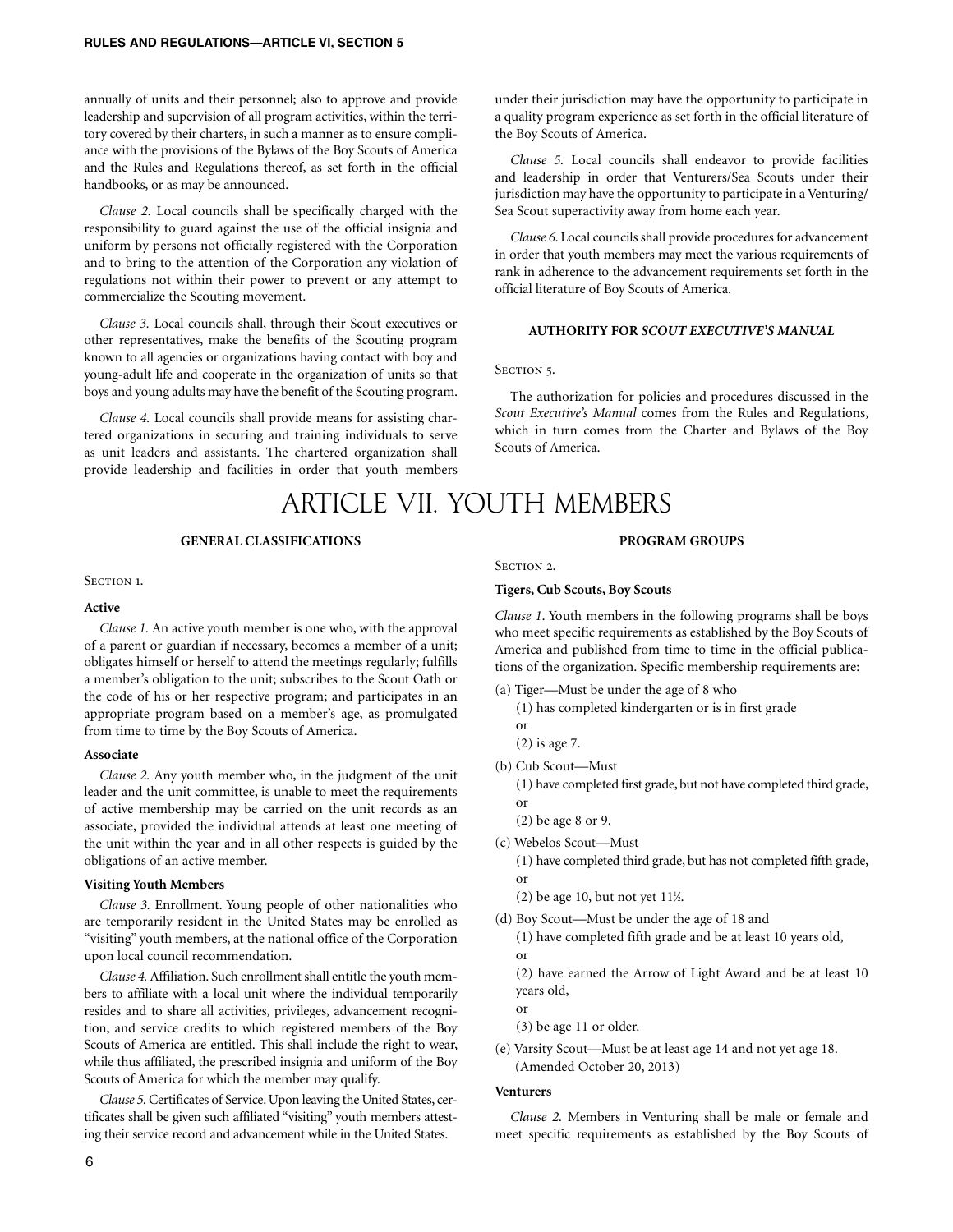America and published from time to time in the official publications of the organization.

(a) Venturer—Be 13 years of age and have completed the eighth grade, or be 14 years of age or older, and not yet 21 years of age.

(b) Sea Scouts, BSA—A special-interest program carried on as a part of Venturing.

#### **Lone Cub Scout and Lone Boy Scout**

*Clause 3.* A Lone Cub Scout or Lone Boy Scout is a boy who meets the same requirements of grade or age as established in clause 1, becomes registered, and meets the program objectives with the help of a Lone Scout friend and counselor. The program shall be carried out under supervision of the local council in which he lives.

#### **Youth Leadership Positions**

#### SECTION 3.

Each Scouting unit may have certain key youth leadership positions which shall involve youth members in leadership and program management. Positions are:

# ARTICLE VIII. ADULT LEADERSHIP

# **GENERAL**

SECTION 1.

#### **Designation**

*Clause 1.* Scouters. The collective designation for all registered adult members of the Boy Scouts of America.

*Clause 2.* Unit Scouters. All adult members registered with the unit, except the chartered organization representative who shall be considered a council Scouter.

*Clause 3.* District Scouters. All adult members serving on the district committee and district commissioner's staff.

*Clause 4.* Council Scouters. All adult members registered with the council.

#### **Approval**

*Clause 5*. All recommendations for commissions or certificates of membership for unit, district, and council Scouters under council supervision are subject to the approval of the local council. Said recommendations for unit Scouters must be approved by the head of the chartered organization or by the chartered organization representative. (Amended October 17, 2012)

*Clause 6.* All recommendations from local units of the Direct Service Council for commissions or certificates of membership are subject to the approval of the Corporation.

#### **NONCITIZENS**

#### SECTION<sub>2</sub>.

#### **Registration of Noncitizens**

*Clause 1.* Adults who are not citizens of the United States but who reside within the country may register with the Boy Scouts of America in any capacity if they agree to abide by the Scout Oath (a) Junior Assistant Scoutmaster—A 16- to 17-year-old youth appointed by the Scoutmaster, approved by the troop committee, and responsible to the Scoutmaster for tasks assigned.

(b) Senior Patrol Leader—Shall be elected by the majority of youth members registered in the troop. He shall meet the qualifications set by the patrol leaders' council. He may appoint other youth leaders with the concurrence of the Scoutmaster and shall preside over the patrol leaders' council.

(c) Varsity Team Captain—Shall be nominated by the team committee with the concurrence of the Coach. The Varsity Scouts comprising the team vote to elect, or accept, the captain. He runs the team and appoints cocaptains, program managers, and squad leaders with the concurrence of the Coach and youth members.

(d) Venturer Elected Officers—Elected Venturing officers work together to help the crew succeed. Elected officer positions are: president, first vice-president, second vice-president, secretary, and treasurer.

and Scout Law, to respect and obey the laws of the United States of America, and to subscribe to the statement of religious principle.

#### **Service Outside the United States**

*Clause 2.* At the discretion of the Executive Board of the Boy Scouts of America, and under such rules and regulations as it may prescribe, commissions or certificates of membership as Scouters may be issued to citizens serving in a country or territory under the control of the United States.

### **COMMISSIONED LEADERSHIP**

SECTION 3.

#### **Issuance of Commissions**

*Clause 1.* All individuals in unit leadership positions (including Lone Cub Scout and Boy Scout friends and counselors) shall be issued commissions by the Boy Scouts of America.

*Clause 2.* All individuals selected to serve as commissioners (including Venturing service team members) shall be recommended by the Scout executive and approved by the council executive board (with the exception of the council commissioner, who is an elected officer). They shall be issued commissions by the Boy Scouts of America on an annual basis.

#### **Age Requirements**

*Clause 3.* Commissioned officials must be at least 21 years of age, with the exception of those individuals at least 18 years of age who may be commissioned as assistant unit leaders. (Associate Venturing Advisors must be 21 years of age.)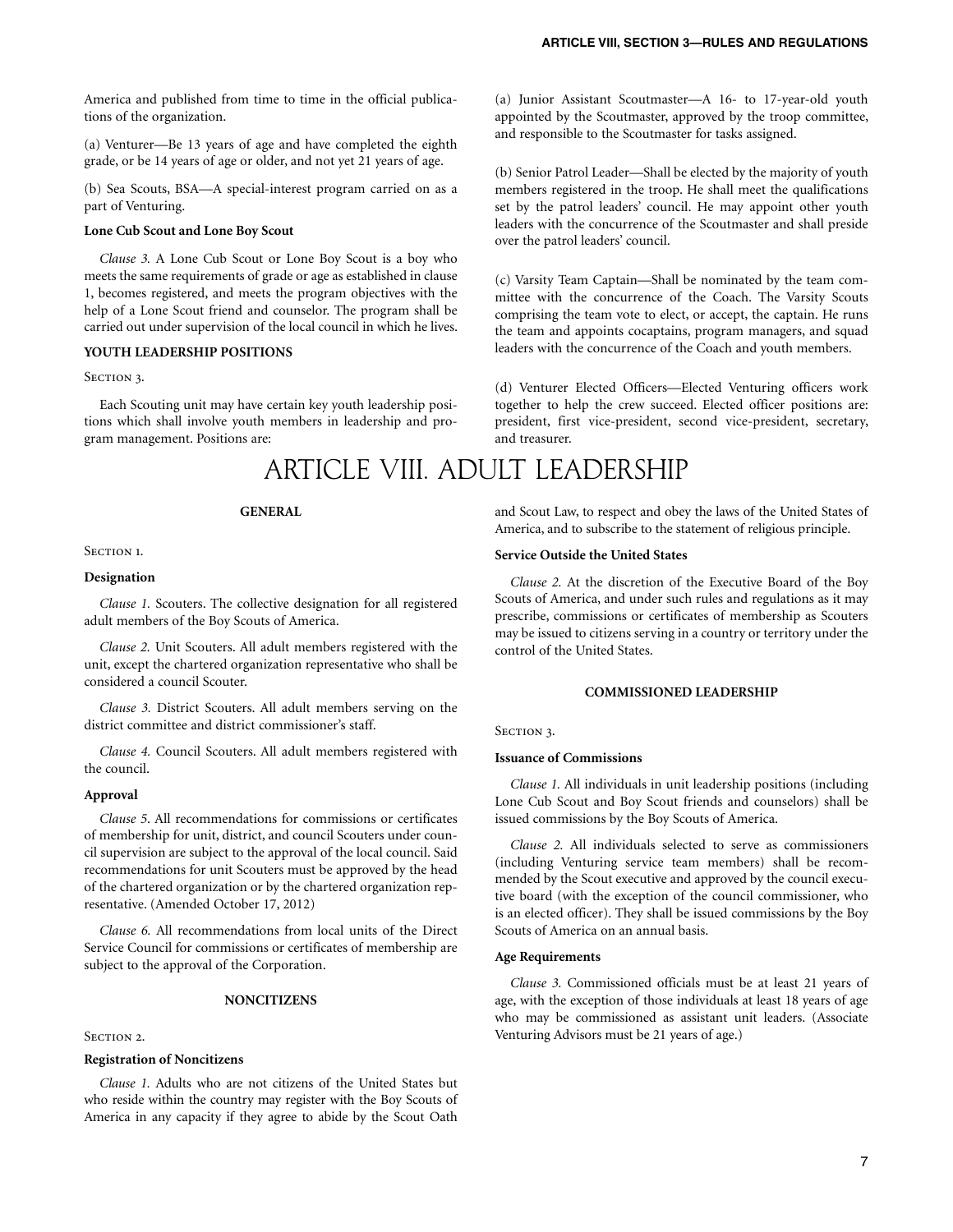#### **Commissioners**

*Clause 4.* Council Commissioner. The council commissioner shall direct the extent and quality of commissioner service through monthly meetings with district commissioners and commissioner conferences. The council commissioner has the responsibility at the council level to report to the council president and regularly interpret the commissioner function to the council executive board. The council commissioner is responsible for the local council's commitment to on-time reregistration of units. The council commissioner shall serve as an officer of the council and as a National Council representative.

*Clause 5.* Assistant Council Commissioners. Each local council may have one or more assistant council commissioners. These individuals are appointed by the council commissioner and assist, on direction, in the performance of the duties of that office.

*Clause 6.* District Commissioner. A district commissioner is offered for approval and appointment by the district nominating committee. The district commissioner shall, through a volunteer staff, be responsible for on-time charter renewals, unit service and monthly roundtables in the district and give leadership to recruiting, training, and supervision of an effective staff. The district commissioner serves on the council commissioner's staff, reports to the district chairman, and has an advisory relationship with the district operating committees.

*Clause 7.* Assistant District Commissioners. Each district may have one or more assistant district commissioners. These individuals are appointed by the district commissioner and shall, under direction, recruit, train, and supervise unit commissioners or assist in staff operation through functional assignments.

*Clause 8.* Unit commissioners shall be appointed by the district commissioner to be responsible for the continuity and program capability of assigned units. Unit commissioners provide their assigned units with meaningful service that brings about ontime charter renewal, membership growth, and the delivery of Scouting ideals to youth members. They give guidance in unit operation to unit leaders and interpret council and district activities in terms of unit opportunities.

*Clause 9*. Roundtable Commissioners.

(a) A Cub Scout roundtable commissioner is appointed by the district commissioner to be responsible for monthly Cub Scout leader roundtables that provide unit program ideas and inspiration to reinforce leaders' commitment to help boys grow. The Cub Scout roundtable commissioner shall recruit, train, and supervise a permanent Cub Scout roundtable staff.

(b) A Boy Scout roundtable commissioner is appointed by the district commissioner to be responsible for monthly Boy Scout leader roundtables that provide unit program ideas and inspiration to reinforce leader's commitment to help boys grow. The Boy Scout roundtable commissioner shall recruit, train, and supervise a permanent Boy Scout roundtable staff.

(c) A Varsity Scout huddle commissioner is to be appointed by the district commissioner to be responsible for Varsity Scout leader huddles that provide team program ideas and inspiration to reinforce leader's commitment to help boys grow. The Varsity Scout huddle commissioner shall recruit, train, and supervise a permanent Varsity Scout huddle staff.

*Clause 10.* Roundtable/Huddle Staff.

(a) Cub Scout roundtable staff members shall be appointed by the Cub Scout roundtable commissioner and, under direction, plan and conduct monthly Cub Scout leader roundtables.

(b) Boy Scout roundtable staff members shall be appointed by the Boy Scout roundtable commissioner and, under direction, plan and conduct monthly Boy Scout leader roundtables.

(c) Varsity Scout huddle staff members shall be appointed by the Varsity Scout huddle commissioner and, under direction, plan and conduct Varsity Scout leader huddles.

#### **Unit Leadership**

*Clause 11.* Unit Leadership. All recommendations for commissions to serve as unit leader, assistant unit leader, Tiger den leader, assistant Tiger den leader, den leader, assistant den leader, Webelos den leader, or assistant Webelos den leader shall originate with the unit committee, the chartered organization, or the community unit committee. The head of the chartered organization or the chartered organization representative must approve the registration of the leader in the appropriate form. The local council must also approve the registration. (Amended October 20, 2013)

Adult leadership positions shall be filled by persons 21 years of age or older, except the following, which may be filled by persons 18 years of age or older: assistant Cubmaster, assistant Scoutmaster, assistant Varsity team Coach, assistant den leader, and assistant Webelos den leader.

#### **PROFESSIONAL LEADERSHIP**

SECTION 4.

#### **General**

*Clause 1.* Persons who have met the qualifications and requirements established for professional service in the Boy Scouts of America shall be commissioned as professional Scouters.

#### **Requirements**

*Clause 2.* The Human Resources Administration/Professional Development Committee shall be responsible for the development of such criteria, policies, and procedures as will assure the recruitment of professional candidates with necessary physical, educational, personal, and moral qualifications. These criteria, policies, and procedures will be reviewed annually. They shall include at least the following:

(a) The recruit must have attained age 21 unless prohibited by any applicable law.

(b) The recruit must have earned a bachelor's degree from an accredited college or university. Consideration will be given a person with an associate of arts degree with satisfactory evidence of a successful career experience of at least 10 consecutive years in general business, industry, government, or the military, along with at least 5 years of leadership experience as an adult Scouting volunteer. An approved paraprofessional employee with 2 consecutive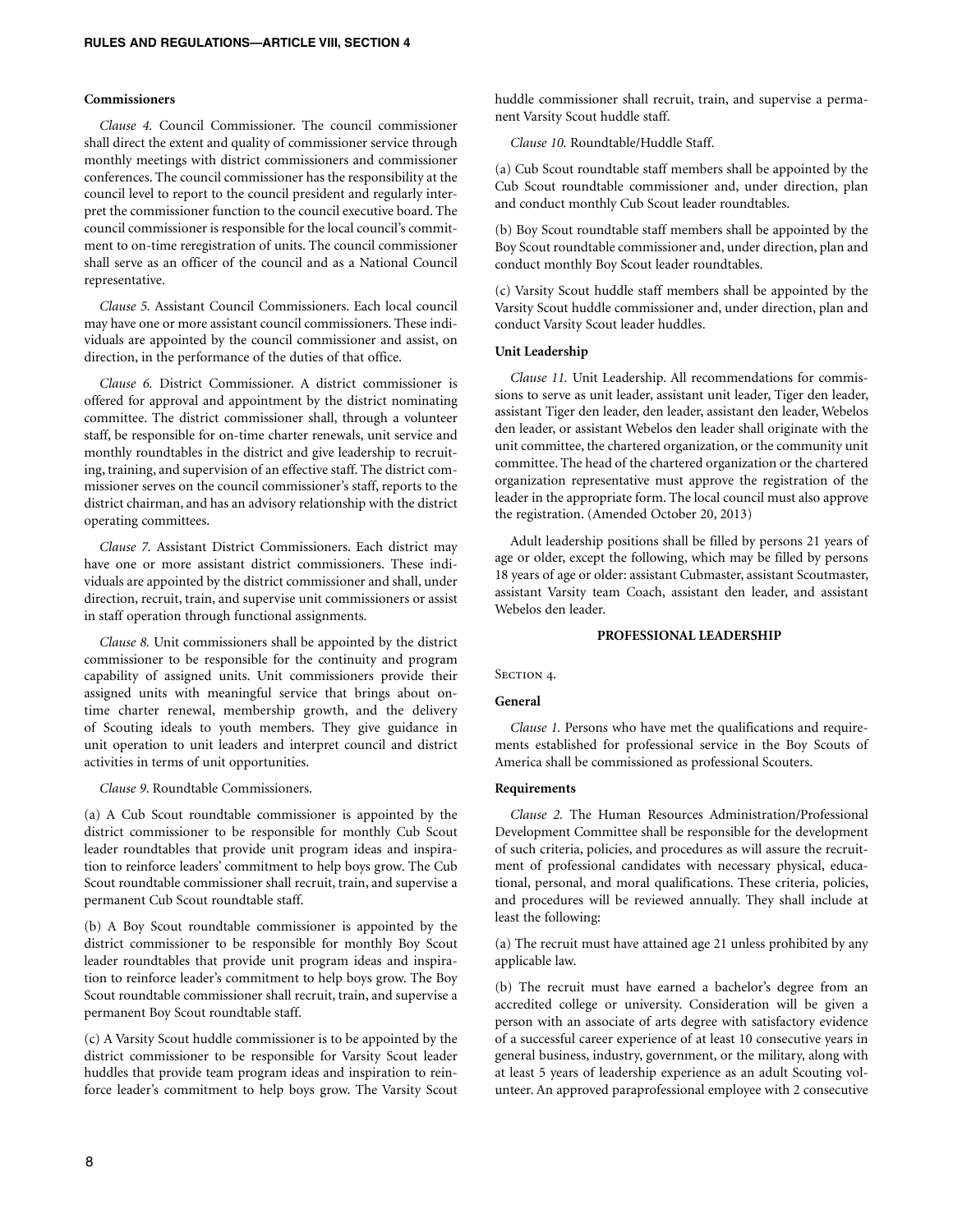years of successful employment and an associate of arts degree may also be considered.

(c) The recruit must accept the declaration of religious principle and the Scout Oath and Law.

(d) The recruit must be, or declare an intention to become, a citizen of the United States of America before being commissioned as a professional Scouter.

#### **Commissioning**

*Clause 3.* The following procedure provides the basis for the commissioning of persons as professional Scouters:

#### PHASE I

A person employed as a pre-commissioned professional shall demonstrate to the satisfaction of the local council Scout executive (or, in the case of being employed by the Corporation, the Chief Scout Executive) an acceptable willingness to work and a degree of cooperation, a motivation toward career service in the movement, and has demonstrated an apparent ability to succeed as a professional Scouter. In addition, Phase I pre-course work assigned must be completed prior to attending Phase II position-basic training. In the event he or she does not meet all of these requirements, employment shall be terminated by the local council Scout executive (or, as applicable, the Chief Scout Executive).

#### PHASE II

The pre-commissioned professional who successfully completes Phase I of the commissioning process shall attend the required position-basic training not longer than five months following employment.

The pre-commissioned professional must satisfactorily accomplish those designated assignments in position-basic training; satisfactorily demonstrate the development of necessary techniques; and demonstrate moral and personal fitness as set forth in the Scout Oath and Scout Law and in the Scout Executive's Code. The BSA training and development director or designee shall decide whether the pre-commissioned professional has satisfactorily completed position-basic training. Those pre-commissioned professionals who successfully complete position-basic training shall receive a certificate to that effect and will be commissioned by the Chief Scout Executive, or designee, as a professional Scouter and shall receive documentary evidence of such commission and shall thereupon be entered into the official roll of professional Scouters of the Boy Scouts of America.

#### **Decommissioning**

*Clause 4.* A professional Scouter may be decommissioned when, in the judgment of the Corporation, that person demonstrates that he or she does not possess the moral, educational, or emotional qualities deemed necessary for commissioned professional status or lacks such other commissioned professional qualifications or fails to obey such requirements as the Corporation from time to time may require. A decommissioned professional Scouter shall be ineligible for re-employment by the Corporation or any local council in any capacity.

(Amended October 20, 2013)

#### **EMPLOYMENT OF PROFESSIONALS**

SECTION<sub>5</sub>.

#### **Rules and Guidelines**

*Clause 1.* The Chief Scout Executive, subject to the direction of the Executive Board, the Bylaws, and these Rules and Regulations, shall establish procedures covering employment, training, promotion, tenure, demotion, and retirement or discharge of all professional and professional-technical employees of the Corporation and of local councils; as well as determine the positions that may be held only by commissioned professional Scouters.

#### **Special Situations**

*Clause 2.* It is recognized that for the efficient operation of the Corporation certain professional and professional-technical staff positions may be held by people selected because of their specialized qualifications. The Chief Scout Executive may, in exceptional instances, waive the education or equivalency requirement of section 4, clause 2, above and grant to such persons professional or professional-technical status during their term of employment which shall be limited to such professional or professional-technical staff positions.

#### **National Professional Staff**

*Clause 3.* The Chief Scout Executive, subject to the approval of the Executive Board, shall determine the necessary national organization structure and professional staff requirements.

#### **Local Council Professional Personnel**

*Clause 4.* A local council may employ as its Scout executive—that is, its executive officer having general direction of its administration and supervision over Scouting activities within its jurisdiction—a person selected by it from the list of candidates of commissioned professional Scouters submitted by the national office who shall serve so long as commissioned as provided herein and during the pleasure of the local council's executive board subject to the policies and procedures of the National Council.

In no event shall a local council select as its Scout executive a professional employee currently serving in any other capacity in that council, nor shall any such person be included in any list provided for in the preceding paragraph.

#### **Other Local Council Staff**

*Clause 5.* A local council may employ in other professional positions persons selected from lists of candidates consisting of commissioned professional Scouters submitted by the national office. Such persons shall serve in the local council so long as commissioned as provided herein and during the pleasure of the local council's Scout executive. The duties of such professional personnel shall be defined by the local council Scout executive with the approval of the local council executive board. The classification and title of such position shall be determined by the Chief Scout Executive.

*Clause 6.* Pre-Commissioned Professional. Newly employed persons not yet commissioned as professional Scouters employed as described in article VIII, section 4, clause 3, in these Rules and Regulations and with the approval of the national office. The employment period shall not extend for more than 5 months prior to attending position-basic training.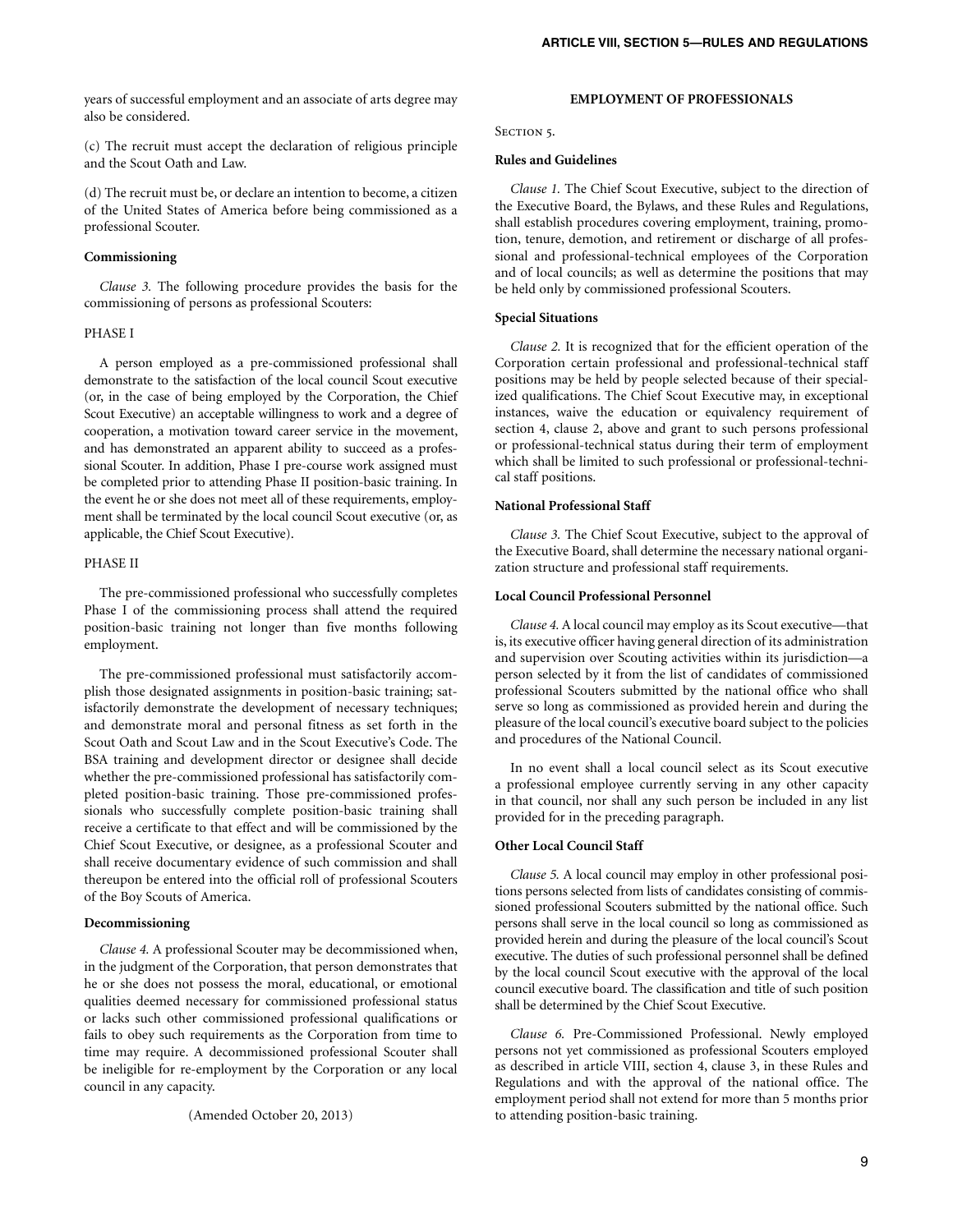*Clause 7.* The following local council positions may be filled by a commissioned professional only:

Unit-serving position; any year-round program position; any position supervising other professionals; and Scout executive.

A professional trainee may serve as a unit-serving executive.

(Amended October 20, 2013)

#### **BSA EMPLOYEES**

SECTION 6.

### **Retirement**

Contributions and benefits under the Basic Retirement Plan of the Boy Scouts of America are based upon normal retirement of employees at age 65. Subject to satisfactory performance, continued employment by an employee is subject to applicable state and federal law.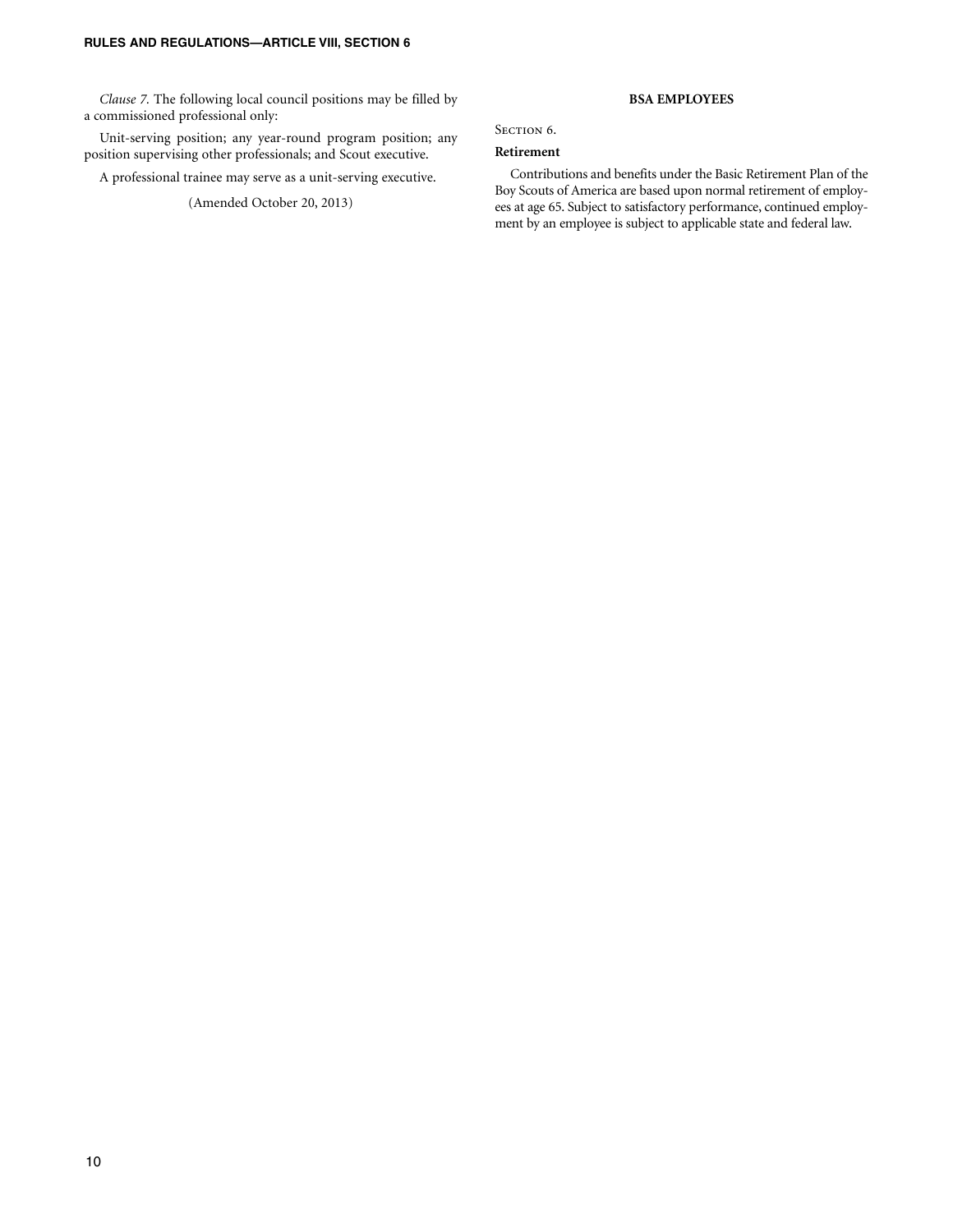# ARTICLE IX. PRINCIPLES, POLICIES, AND DEFINITIONS

(See article IX of Bylaws for Declaration of Religious Principle.)

#### **PRINCIPLES—motto, slogan, OATH OR PROMISE, AND LAW**

#### SECTION 1.

#### **Motto**

*Clause 1.* The motto of the Boy Scouts of America is: "Be Prepared."

#### **Slogan**

*Clause 2.* The slogan of the Boy Scouts of America is "Do a Good Turn Daily."

#### **The Scout Oath or Promise and the Scout Law**

*Clause 3.* All Cub Scouts, Boy Scouts, Varsity Scouts, Venturers, and Sea Scouts must know and subscribe to the Scout Oath or Promise and Law, as follows:

#### *The Scout Oath or Promise*

On my honor I will do my best

To do my duty to God and my country and to obey the Scout Law; To help other people at all times;

To keep myself physically strong, mentally awake, and morally straight.

#### *The Scout Law*

#### A Scout is:

Trustworthy. A Scout tells the truth. He keeps his promises. Honesty is part of his code of conduct. People can depend on him.

Loyal. A Scout is true to his family, Scout leaders, friends, school, and nation.

Helpful. A Scout is concerned about other people. He does things willingly for others without pay or reward.

Friendly. A Scout is a friend to all. He is a brother to other Scouts. He seeks to understand others. He respects those with ideas and customs other than his own.

Courteous. A Scout is polite to everyone regardless of age or position. He knows good manners make it easier for people to get along together.

Kind. A Scout understands there is strength in being gentle. He treats others as he wants to be treated. He does not hurt or kill harmless things without reason.

Obedient. A Scout follows the rules of his family, school, and troop. He obeys the laws of his community and country. If he thinks these rules and laws are unfair, he tries to have them changed in an orderly manner rather than disobey them.

Cheerful. A Scout looks for the bright side of things. He cheerfully does tasks that come his way. He tries to make others happy.

Thrifty. A Scout works to pay his way and to help others. He saves for unforeseen needs. He protects and conserves natural resources. He carefully uses time and property.

Brave. A Scout can face danger even if he is afraid. He has the courage to stand for what he thinks is right even if others laugh at or threaten him.

Clean. A Scout keeps his body and mind fit and clean. He goes around with those who believe in living by these same ideals. He helps keep his home and community clean.

Reverent. A Scout is reverent toward God. He is faithful in his religious duties. He respects the beliefs of others.

(Amended October 17, 2012; effective with release of handbooks and leader aids to support in 2014-15)

#### **POLICIES**

#### SECTION<sub>2</sub>.

#### **Cooperation With National Movements**

*Clause 1.* With the consent of the local council, members of the Boy Scouts of America may cooperate with established nonpartisan and nonsectarian national movements for the relief of humanity in undertakings to raise money by giving personal service, provided, however, that this shall not involve the use of BSA youth members as collectors or solicitors of money.

#### **Participation in Public Functions**

*Clause 2.* The officers and leaders of the Boy Scouts of America shall, when practicable, cooperate in connection with civic or other public gatherings of a nonpartisan and nonpolitical character in a way which gives youth members an opportunity to render service in harmony with their training instead of merely taking part in parades or making a show of themselves in their uniforms.

#### **Unit Money-Earning Projects**

*Clause 3.* Units may conduct money-earning projects only when the projects have been approved by the chartered organization and the local council and are consistent with the principles set forth in these Rules and Regulations.

#### **Scouting Public Display Activities**

*Clause 4*. Local councils may approve the sale of tickets for the public display of Scouting activities, such as merit badge shows, circuses, rallies, and demonstrations, when (a) the nature of the program or function offers a value commensurate with the purchasing price of tickets offered for sale, (b) the sale of tickets is not used as an indirect method of defeating the purpose of article IX, section 2, clause 7 of these Rules and Regulations, and (c) the participation of youth members in the sale of tickets for such affairs is confined to their parents and friends and does not involve methods similar to those used in the sale of tags or other general solicitation.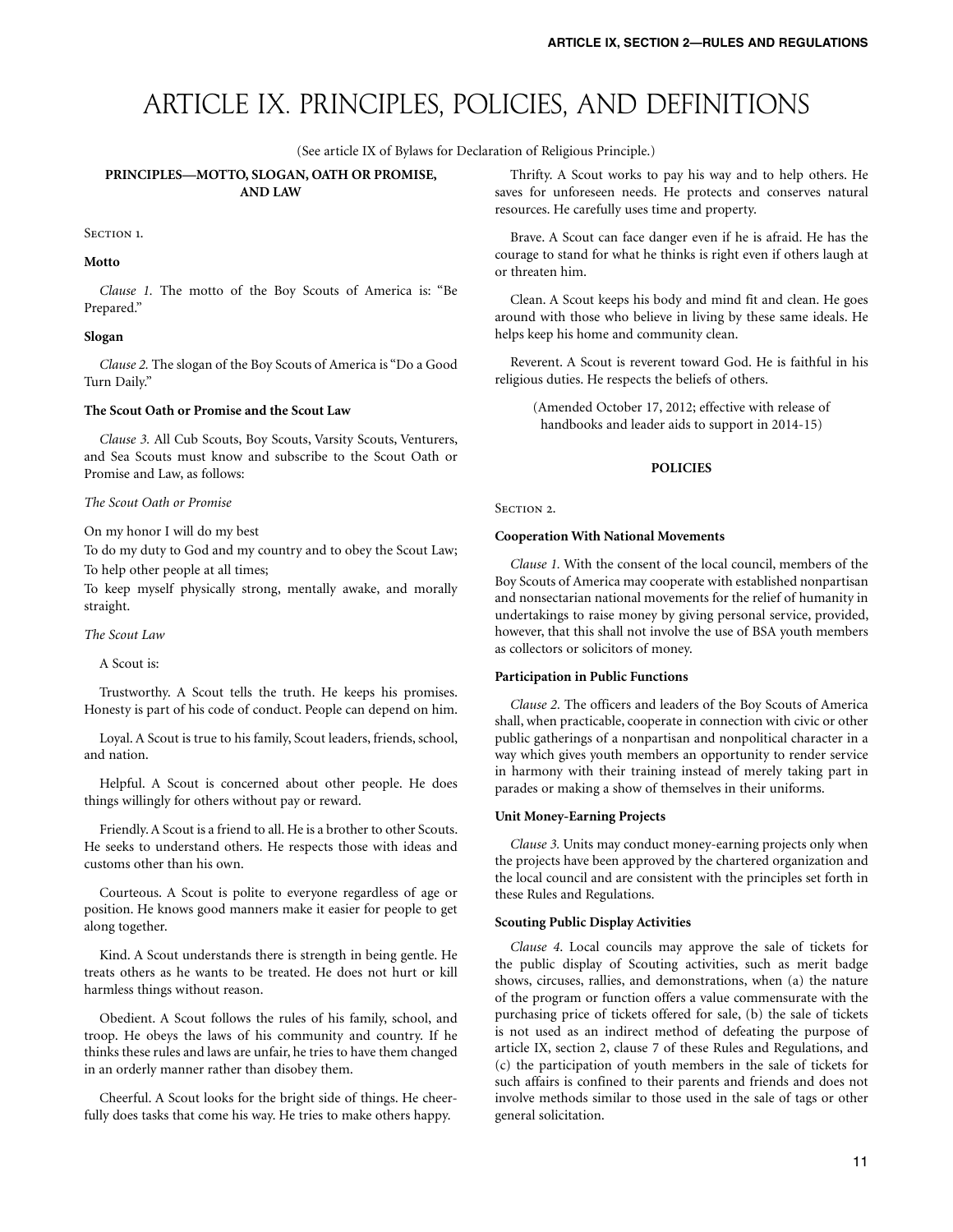#### **Advertising Policy**

*Clause 5.* Advertisements.

(a) Advertisements for placement in Scouting publications and other media, in addition to meeting the standards in general use by publishers of high-grade periodicals and other advertising media, must:

(1) Relate to a service or product which could reasonably be foreseen to render some service to the audience of the advertisement, or relate in some way to the purposes of the Boy Scouts of America, and

(2) Merit the purchase price of the article or service offered in the advertisement.

(b) No advertisement will use or display any logo, insignia, terms in common usage, or descriptive marks relating to Scouting without conforming to all currently accepted procedures and guidelines as established by the National Council, Boy Scouts of America. (Amended October 12, 2011)

#### **Policy Concerning Political Questions**

*Clause 6.* The Boy Scouts of America shall not, through its governing body or through any of its officers, its chartered councils, or members, involve the Scouting movement in any question of a political character. However, this shall not be interpreted to prevent the teaching of ideals of patriotism and good citizenship as required to fulfill the Corporation's purpose. This policy shall also not limit the freedom of thought or action of any official or member as an individual, nor shall it prevent the organization from expressing its opinion upon matters of governmental concern when considered in its best interest by the governing body of the Boy Scouts of America.

#### **Commercialism Policy**

#### *Clause 7.* Commercial Contracts.

(a) No member of the Boy Scouts of America, chartered unit, chartered local council, or any officer or representative of the Boy Scouts of America shall have the right to enter into a contract or relationship of a commercial character directly involving or obligating the National Council, Boy Scouts of America, or that uses the seal, emblems, badges, descriptive marks, words, or phrases associated with or referring to the Boy Scouts of America unless duly authorized by the national Executive Board.

(b) (1.) A local council may not grant permission, whether verbally or in writing, to any third party for the use of any logo, insignia, terms in common usage, or descriptive marks relating to Scouting unless that third party is authorized in writing by the National Council to use the designating mark by the local council. Any use of a Boy Scouts of America designating mark by a local council must avoid appearing to be an endorsement of any commercial product or venture except for corporate sponsorships entered into by the National Council, Boy Scouts of America.

(2.) No member of the Boy Scouts of America, chartered unit, or chartered organization shall have the right to use any logo, insignia, terms in common usage, or descriptive marks relating to Scouting for any commercial purpose, without the express written authorization of the National Council to use the designating marks in the manner requested.

(c) Subject to these Rules and Regulations and Bylaws of the Boy Scouts of America, chartered organizations, unit leaders, or youth members shall not be restricted from earning money to participate in Scouting, provided that all approved procedures for doing so are followed, including prior approval by the governing local council.

(Amended October 12, 2011)

### **Policy Concerning Military Training**

*Clause 8.* In carrying out the purpose of the Scouting movement as stated herein, technical military training and drill shall not be included.

### **Conflict-of-Interest Policy**

*Clause 9.* A fundamental principle of ethics is that any person who exercises discretionary authority on behalf of the Corporation may not use this authority for his or her own benefit.

It is therefore the basic policy of the Boy Scouts of America (BSA) that all Executive Board members or members of any committee thereof or officers or employees of BSA have a duty to be free from the influence of any conflicting interest when they act on behalf of BSA or represent it in negotiations or advise others in BSA with respect to dealing with third parties. They are expected to deal with suppliers, customers, contractors, and others having dealings with BSA on the sole basis of that which is in the best interest of BSA, without favor or preference to third parties based on personal considerations. To this end, the following shall be the policy of the Boy Scouts of America:

(a) No member of the Executive Board or member of any committee thereof or officer or employee of BSA shall accept from any person, directly or indirectly, whether by himself or herself or through his or her spouse or a member of his or her family or through any partner or business or professional associate, any gift, favor, service, employment or offer of employment or any other thing of value which he or she knows or has reason to believe is made or offered to him or her with the intent to influence him or her in the performance of his or her duties as a member of the Executive Board or member of any committee thereof or officer or employee of BSA.

(b) No member of the Executive Board or member of any committee thereof or officer or employee of BSA who is a partner, officer, or employee of a partnership, firm, or corporation or who owns or controls, directly or indirectly, more than 10 percent of the stock of such corporation, shall represent, appear for, or negotiate on behalf of BSA in connection with the acquisition or sale by BSA of any interest in real or tangible or intangible personal property from or to such partnership, firm, or corporation or any purchase of services from or to such partnership, firm, or corporation.

(c) No member of the Executive Board or member of any committee thereof shall participate by discussion, voting, or by any other action taken by the Executive Board, or any committee thereof, in the enactment of or defeat of a motion in which that member has an interest as defined in paragraph (b) above. In case any such matter is discussed at any meeting where any Executive Board or committee member who has such an interest is present, the member shall promptly disclose that interest in the matter to be voted on to the chairman of the meeting. The member shall not vote on the matter and at the discretion of the disinterested members present may be required to leave the meeting during the discussion and the voting on the matter.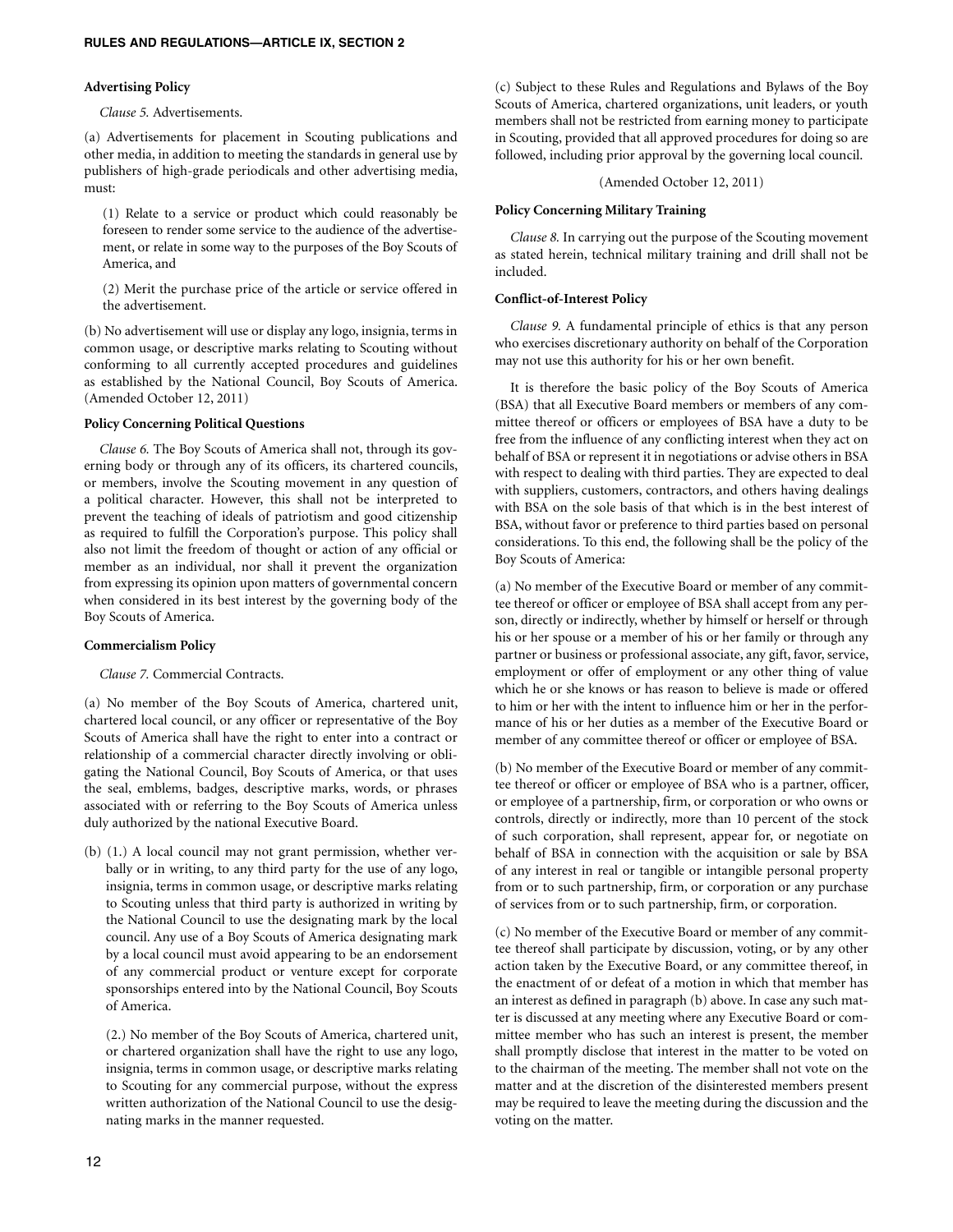*Clause 2.* The term "national office" may be used to refer to the Chief Scout Executive or other members of the national staff at the Corporation's headquarters at Irving, Texas. Where a responsibility is assigned to the national office it will be handled by the Chief

(d) BSA shall not enter into any transaction with any individual or entity that is a "disqualified person" with respect to BSA under Section 4958 of the Internal Revenue Code, if such transaction would constitute an "excess benefits transaction" under that same section.

#### **DEFINITIONS**

SECTION 3.

#### **Adult**

*Clause 1*. Unless otherwise stated, the word "adult" refers to a person 18 years of age or older.

# ARTICLE X. PROGRAM

#### **ADVANCEMENT**

SECTION<sub>1</sub>

### **General Principles**

*Clause 1.* Education is the chief function of the Scouting movement and it shall be the basis of the advancement program. A fundamental principle of advancement shall be that the boy's progress is a natural outcome of his activities in his unit. The rank requirements in these phases of the Scouting program, as set forth in the official publications, shall furnish the basis of the activities of the unit.

(a) In Cub Scouting, recognition is earned in the home and the neighborhood by passing certain achievements related to simple skills, habits, ideals, and hobbies.

(b) In Boy Scouting, recognition is gained through leadership in the troop, attending and participating in its activities, living the ideals of Scouting, and proficiency in activities related to outdoor life, useful skills, and career exploration.

(c) In Varsity Scouting, recognition is gained through leadership in the team, attending and participating in its activities, living the ideals of Varsity Scouting, and proficiency in activities related to outdoor life, useful skills, and career exploration.

(d) In Venturing, recognition takes on a wider scope, involving the assumption of adultlike roles, identification with adult careers, and participation in community and citizenship responsibilities.

#### **Administration**

*Clause 2.* All advancement procedures shall be administered under conditions which harmonize with the aims and purposes of the Boy Scouts of America.

#### **Cub Scout Advancement**

*Clause 3.* Basis for Advancement. The Cub Scout advancement program shall be the basis for the Cub Scout's advancement. There shall be three steps in Tiger, Cub Scout, and Webelos Scout advancement procedures: preparation, qualification, and recognition.

*Clause 4.* Ranks. There shall be the following ranks in Cub Scouting: Bobcat, Tiger, Wolf, Bear, Webelos, and Arrow of Light. The requirements shall be as authorized by the Executive Board and set forth in Cub Scout publications. (Amended October 20, 2013)

#### **Boy Scout Advancement**

**National Office**

Scout Executive or a member of the staff.

*Clause 5.* Basis for Advancement. The Boy Scout requirements for ranks shall be the basis for the Scout's advancement. There shall be four steps in Boy Scout advancement procedure: learning, testing, reviewing, and recognition.

*Clause 6.* Ranks. There shall be the following ranks in Boy Scouting: Scout, Tenderfoot, Second Class, First Class, Star, Life, and Eagle. The requirements shall be those authorized by the Executive Board and set forth in the official Scouting publications. Eagle palms may also be awarded on the basis of requirements authorized by the Executive Board and set forth in the official Scouting publications. (Amended October 20, 2013)

*Clause 7.* Responsibility of Troop Committee. It shall be the responsibility of the troop committee, under the leadership and guidance of the local council, to make sure that the program of the troop is conducted in such a way that Scouts have an opportunity to advance on the basis of the four steps outlined in clause 5.

#### **Varsity Scout Advancement**

*Clause 8.* Basis for Advancement. The Boy Scout requirements for advancement shall be the basis for the Varsity Scout advancement.

*Clause 9*. Responsibility of the Team Committee. It shall be the responsibility of the team committee, under the leadership and guidance of the local council, to make sure that the program of the team is conducted in such a way that Varsity Scouts have an opportunity to advance on the basis of the four steps outlined in clause 5.

#### **Venturing Recognition**

*Clause 10.* Basis of Advancement.

(a) The Venturing advancement program shall be the basis for the Venturer's advancement. There shall be four steps in Venturing advancement procedures: preparation, learning, qualification, and recognition.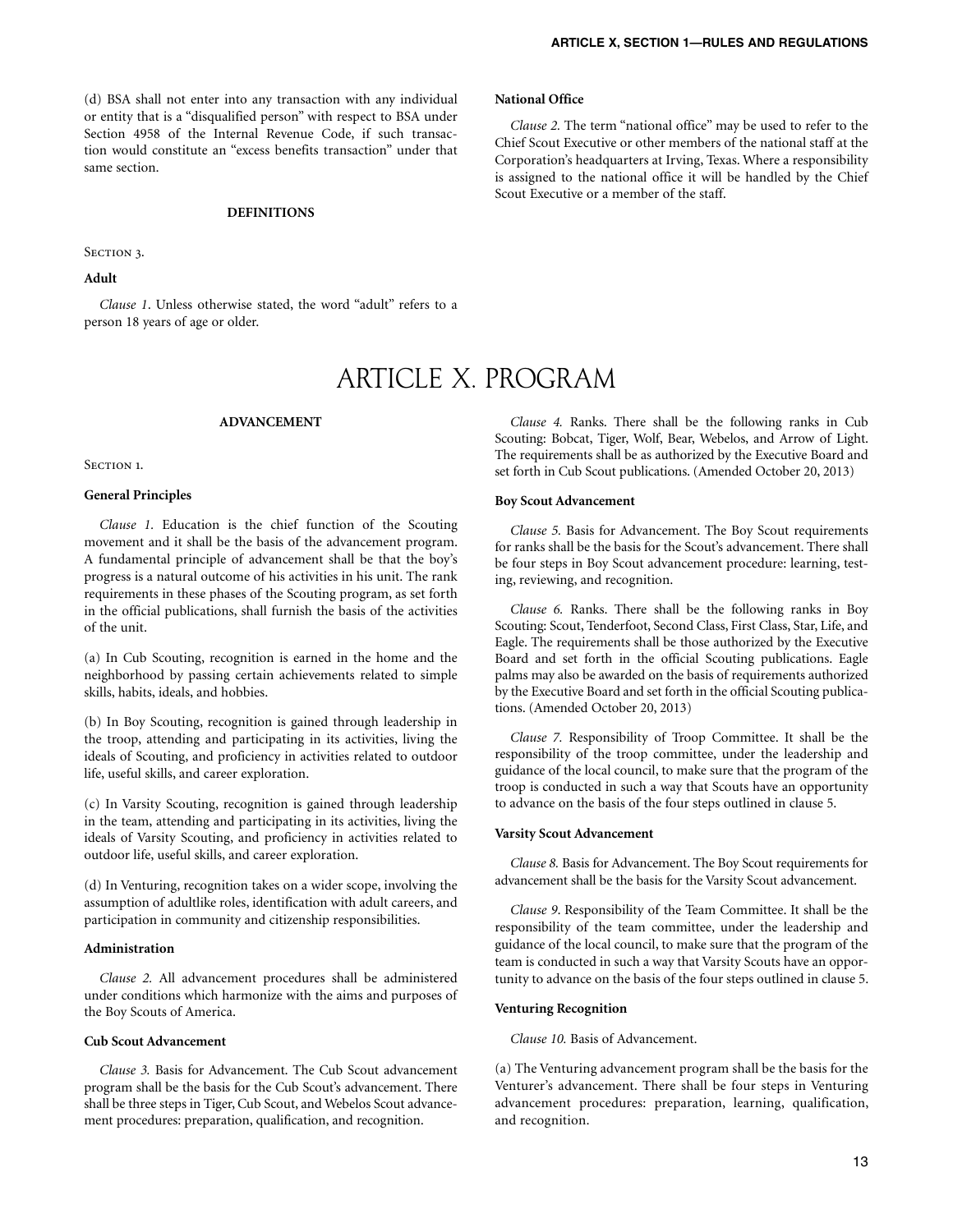(b) A male Venturer who has achieved the First Class rank as a Boy Scout in a troop or as a Varsity Scout in a team may continue working toward the Eagle Award while a Venturer until his 18th birthday. There is no Venturing advancement route to qualify for the Eagle Award.

#### *Clause 11.* Ranks.

(a) There shall be awards and ranks in Sea Scouts, BSA, the requirements for which shall be approved by the Executive Board as proposed by the Venturing Committee and set forth in Sea Scouting and Venturing publications.

(b) With the exception of Sea Scouts, BSA, there are no ranks in the Venturing program.

*Clause 12.* Examination in Camps.

(a) In special instances, where Scouts are attending educational or similar institutions and/or camps which give an intensive Scouting program, said institutions and camps may, upon application, be authorized by the Corporation to give the prescribed examinations and pass Scouts in such manner and with such special conditions as the facts presented (as to the facilities and leadership of the institution or camp) may, in the judgment of the Corporation, warrant.

(b) Upon the recommendation of the Corporation, authority may be granted annually for the above privileges to Scout camps or camps conducted by authorized representatives of the Boy Scouts of America that submit evidence of maintaining the program standards, provided their programs have been approved by the Corporation. No exception shall be made to the time requirements to qualify for rank advancement or for the award of Eagle palms.

#### **Responsibility for Merit Badges**

*Clause 13.* The responsibility for merit badges shall rest with the merit badge counselor approved by the local council and district advancement committee. Merit badge counselors shall be registered adult members of the Boy Scouts of America. The merit badge counselor shall prepare and qualify youth members. There shall be no board of review procedure for merit badges, but public recognition may be given at a unit court of honor or other suitable occasion.

#### **ACTIVITIES**

SECTION 2.

#### **Anniversary Celebration**

*Clause 1.* The anniversary celebration of the Boy Scouts of America shall take place annually on February 8, the anniversary of the original day of incorporation of the Boy Scouts of America, and throughout the week (beginning on Sunday) containing this date. This week is known as Scouting Anniversary Week.

*Clause 2.* The national office of the Corporation through its various officers and with the cooperation of Scouters throughout the country shall arrange for a nationwide celebration on February 8 and throughout the month of February for the purpose of bringing more definitely to the attention of each community the value of the Scouting program for work with boys and young adults for the development of character and training for citizenship.

*Clause 3.* The program for the anniversary celebration of the Boy Scouts of America shall include a plan whereby every registered youth member shall be given an opportunity to observe Anniversary Day, February 8, with special ceremonies in which they recommit themselves to the Scout Oath or Promise and Law.

*Clause 4.* On this occasion it shall be the duty of the unit leader and other leaders to bring to the attention of the unit members the extent of the Scouting brotherhood in our own country and throughout the world and impress upon their minds the fact that every member the world over is committed to the same obligation, as stated in the Scout Oath or Promise and Law. (Amended October 17, 2012)

#### **Scouting Bands**

*Clause 5.* Bands and bugle (or fife) and/or drum corps may be organized among members of the Boy Scouts of America and provided with suitable insignia indicating this special membership, provided, however, that the purpose of such organization shall be primarily and distinctively for the development of the boy and young adult along lines in harmony with the aims and objectives of the movement and that the members thereof also carry out the regular program.

#### **Participant Fees**

*Clause 6*. All national events and activities for which a participant fee is charged, to be determined from time to time by the Executive Board, must include a surcharge for the national liability insurance program.

#### *BOYS' LIFE* **MAGAZINE**

#### SECTION 3.

The Corporation shall publish a periodical entitled *Boys' Life* for all boys of Scouting age, providing wholesome stories and other material of interest and educational value, which will stimulate ambition and help in character development of boys. All stories and material shall be in harmony with the principles of Scouting as set forth in the Scout Oath and Scout Law.

#### **INSIGNIA, UNIFORMS, AND BADGES**

#### SECTION 4.

#### **General**

*Clause 1.* The badges and other official insignia and the uniforms of the Boy Scouts of America shall be made available only to, and used only by, registered youth members or officials and other members who have satisfactorily complied with the requirements prescribed by the Corporation.

#### **Official Uniforms**

*Clause 2.* The official uniforms authorized as evidence of official relationship to the Boy Scouts of America shall be those approved by action of the Executive Board of the Boy Scouts of America from time to time, as illustrated and correctly described in the handbooks, catalogs, and other official publications of the Boy Scouts of America.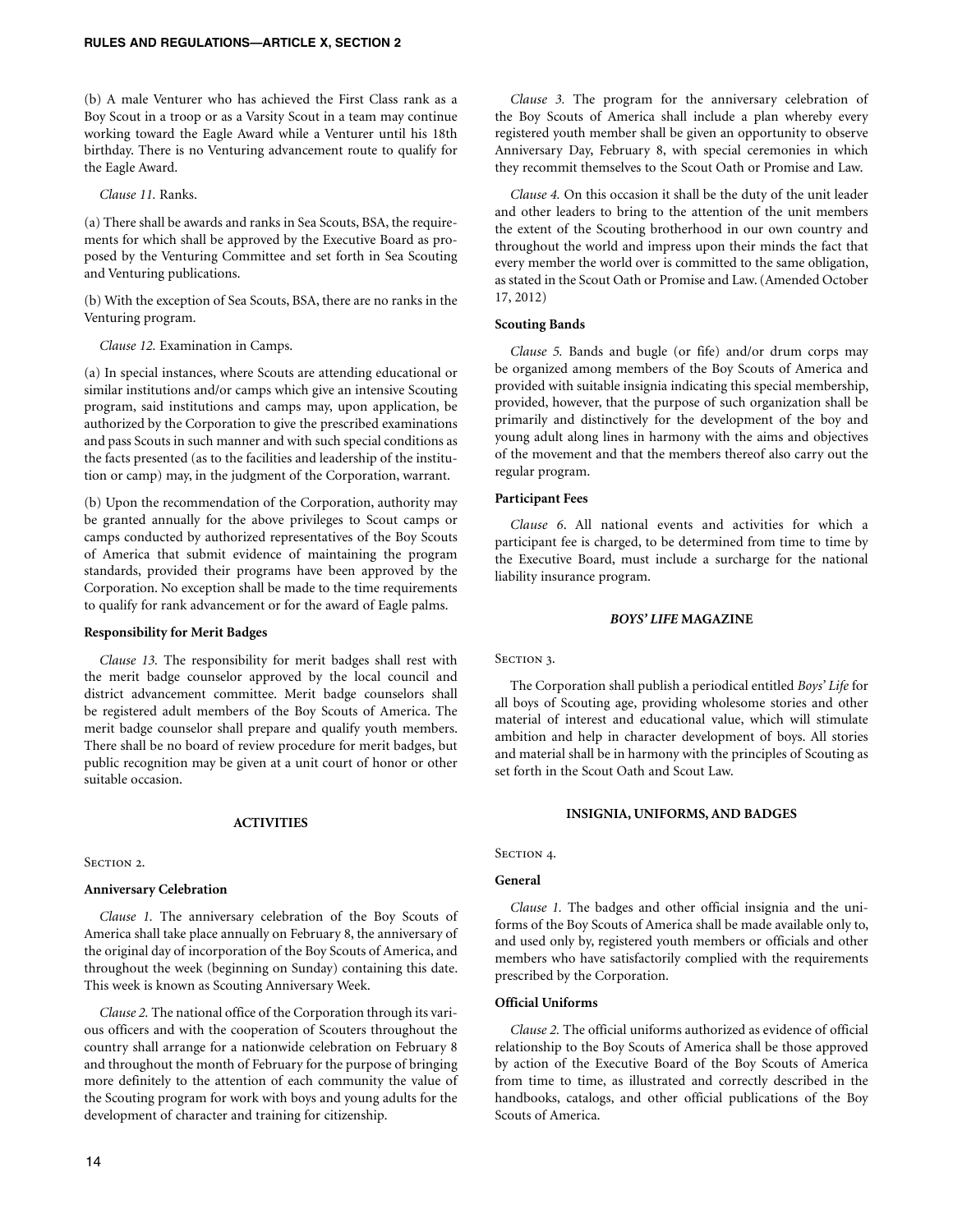#### **Protection of Uniforms**

*Clause 3*. Restricted Sale and Use. The sale and use of the appropriate uniform as specified shall be restricted to members of the Boy Scouts of America who are registered and in good standing, according to the records of the organization. It shall be the responsibility of all members of the Boy Scouts of America and especially of all commissioned officers and chartered councils to cooperate with the Corporation in preventing the use of the official uniforms by those who are not members of the organization in good standing.

*Clause 4*. Prohibition of Alteration or Imitation.

(a) No alteration of, or additions to, the official uniforms, as described in the official publications, or the rules and regulations covering the wearing of the uniform and the proper combinations thereof on official occasions, may be authorized by any Scouting official or local council or any local executive board or committee, except the Executive Board of the Boy Scouts of America after consideration by Council Operations.

(b) Imitation of United States Army, Navy, or Marine Corps uniforms is prohibited, in accordance with the provisions of the organization's Congressional Charter.

### **Distribution of Uniforms**

*Clause 5.* The official uniforms and parts thereof shall be issued only as authorized by the Executive Board of the Boy Scouts of America and sold either directly by the national office—through responsible local merchants designated as local Scouting distributors—or through designated local councils. Local Scouting distributors may be appointed and licensed and the licenses revoked only by the national office, but chartered local councils may make recommendations for such actions.

#### **Use of Uniform**

*Clause 6.* The official uniforms are intended primarily for use in connection with Scouting activities as defined by the national Executive Board, and their use may be approved by the local council executive board for council events or activities under conditions consistent with the Rules and Regulations of the Boy Scouts of America.

*Clause 7.* Use Abroad. Members of the Boy Scouts of America, whose address of registration is within the United States, shall not wear the official uniforms nor any official Scouting badges and insignia outside the limits of the United States except when carrying international letters of introduction issued by the Corporation or as members of groups traveling with tour permits issued by the Corporation.

#### **Protection and Use of Badges and Insignia**

*Clause 8.* All badges and insignia of the Boy Scouts of America shall be used exclusively by members of the Boy Scouts of America, registered and in good standing according to the records at the national office, who qualify in accordance with the provisions herein set forth or as may be authorized by the Executive Board from time to time and published in the official handbooks by the Corporation.

*Clause 9*. All badges and insignia shall remain the property of the Boy Scouts of America subject to recall for cause by the Corporation or its duly authorized representative.

#### **Alteration of Badges and Insignia**

*Clause 10.* No alteration of, or additions to, the official badges and insignia or in the rules and regulations governing their use or their location upon the uniform may be authorized by any Scouting official, local council, local executive board, or committee except the Executive Board of the Boy Scouts of America and committees specifically authorized thereof.

#### **Special Local Badges and Insignia**

*Clause 11.* Local councils are authorized to adopt special badges and insignia as awards for particular purposes in harmony with national policies and to permit their use upon the official uniform in accordance with the Rules and Regulations of the Corporation, but such awards must be approved as to purpose and design by the Corporation in advance.

#### **Authorization**

*Clause 12.* The national office shall have the sole right to authorize the use of insignia, words, phrases, designation marks, pictorial representation, and descriptive remarks relating to the program of the Corporation on commercial products, promotional efforts, and/ or sale and distribution to members of the Boy Scouts of America and/or the general public. The use of same by local councils shall be only as authorized and approved by the national office.

#### **LIFESAVING AND MERITORIOUS ACTION AWARDS**

SECTION 5.

#### **Lifesaving Awards**

*Clause 1.* Lifesaving Awards. Recognition may be given to a youth member or adult leader of the Boy Scouts of America where the evidence presented to the National Court of Honor, in accordance with prescribed regulations, shows that he or she saved or attempted to save life under circumstances which indicate heroism and risk to self. The court will give consideration to resourcefulness and to demonstrated skill in rescue methods. In no case shall recognition be given where it appears that the risk involved was merely in the performance of duty or the meeting of an obligation because of responsibility to supervise and give leadership to the persons whose lives were saved. The awards are:

(a) Honor Medal With Crossed Palms. The Honor Medal With Crossed Palms may be awarded in exceptional cases to a youth member or adult leader who has demonstrated unusual heroism and extraordinary skill or resourcefulness in saving or attempting to save life at extreme risk to self.

(b) Honor Medal. The Honor Medal may be awarded to a youth member or adult leader who has demonstrated unusual heroism and skill in saving or attempting to save life at considerable risk to self.

(Amended October 17, 2012)

### **Meritorious Action Awards**

*Clause 2.* Meritorious Action Awards. Recognition may be given to a youth member or adult leader where the evidence presented to the National Court of Honor, in accordance with prescribed regulations, shows that a significant or outstanding act of service, of an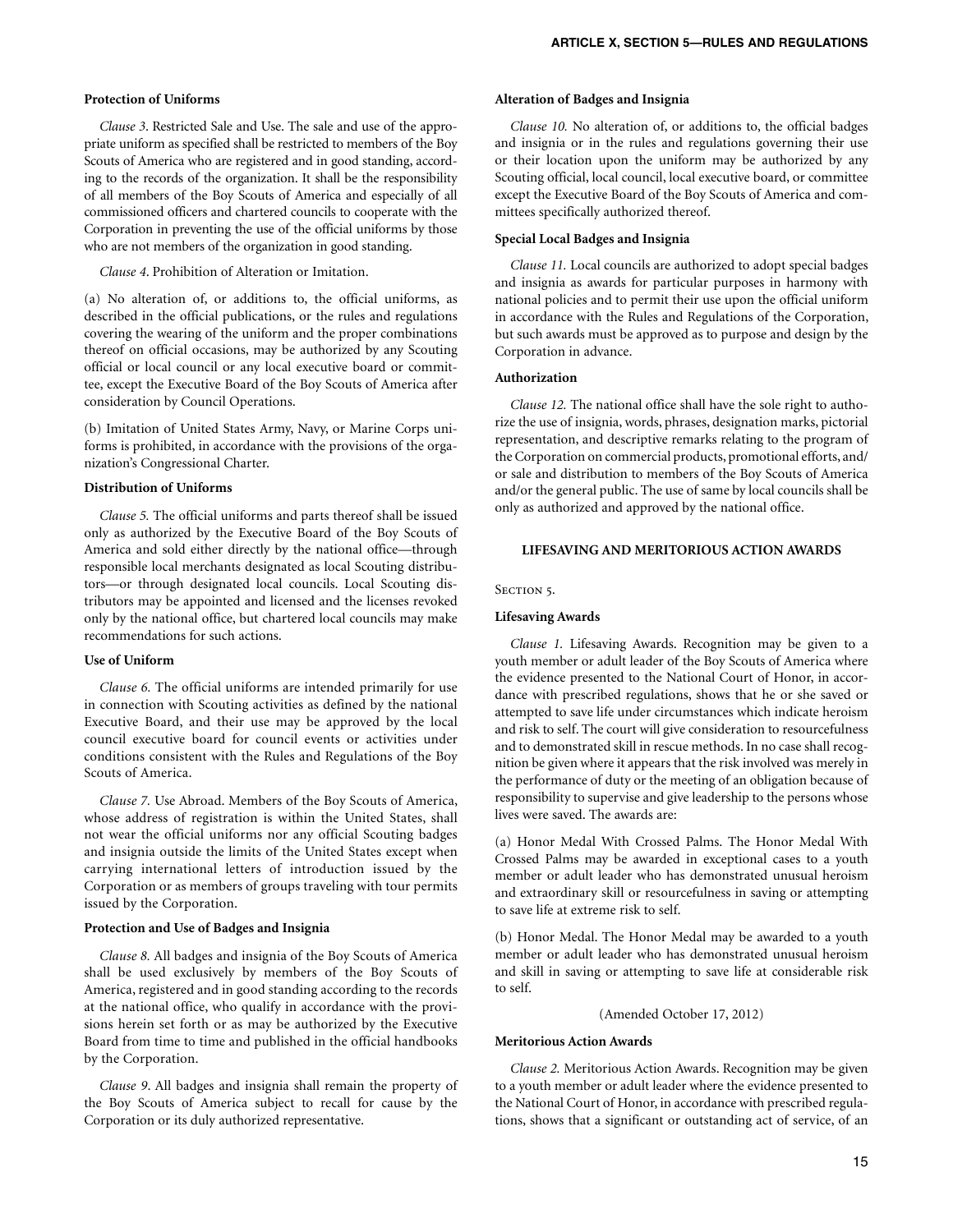exceptional character, was performed. The action taken need not involve attempts of rescue or risk to self but must put into practice Scouting skills and/or ideals. Recognition shall not be given where it appears that the action involved was merely in the performance of duty or the meeting of an obligation. The awards are:

(a) Medal of Merit. The Medal of Merit may be awarded to a youth member or adult leader who has performed an act of service of a rare or exceptional character that reflects an uncommon degree of concern for the well-being of others.

(b) National Certificate of Merit. The National Certificate of Merit may be awarded to a youth member or adult leader who has performed a significant act of service that is deserving of special national recognition.

*Clause 3.* All applications should be submitted to the National Court of Honor through the local council upon duly prescribed forms, and it shall be within the discretion of the National Court of Honor to determine which type of recognition, if any, shall be given. Recipients of these awards must be registered members of the Boy Scouts of America at the time the action was performed. Awards are made in the name of the Boy Scouts of America.

# **AWARDS FOR DISTINGUISHED SERVICE TO YOUTH**

#### SECTION<sub>6</sub>.

#### **Silver Buffalo Award**

*Clause 1.* The Boy Scouts of America may award the Silver Buffalo for distinguished service to citizens of the United States upon the following basis and procedure:

(a) These awards may be made each year.

(b) The award is made on the basis of noteworthy service to youth, of a national or international character, outside of the line of regular duty, either directly to or independent of the Boy Scouts of America.

(c) As evidence of the award there shall be presented: a suitable certificate, descriptive of the services rendered, duly authenticated by the Boy Scouts of America, pursuant to the action of the Executive Board; and a miniature Silver Buffalo, suspended by a red, white, and red ribbon to be worn around the neck.

(d) These awards shall be made at the meeting of the National Council or at a major function of the Boy Scouts of America, pursuant to the action of the Executive Board, which action shall be based upon recommendation to the Executive Board by the National Court of Honor, or by recommendations to the Executive Board by the president of the corporation and the Chief Scout Executive.

#### **Silver Antelope Award**

*Clause 2.* The Boy Scouts of America, acting through the National Court of Honor, may award the Silver Antelope for distinguished service to youth upon the following basis and procedure:

(a) This award may be made each year upon the nomination of the regional cabinet. The nomination shall be submitted not less than 30 days in advance of the date upon which it is desired to present the award.

(b) This award may be made for noteworthy service of exceptional character to youth by registered Scouters, Cub Scouters, Varsity Scouters, and Venturing leaders within the territory under the jurisdiction of a regional cabinet.

(c) As evidence of the award there shall be presented: a suitable certificate, duly authenticated by the Boy Scouts of America, pursuant to the action of the National Court of Honor; and a miniature Silver Antelope suspended by an orange, white, and orange ribbon to be worn around the neck.

(d) It shall be a general policy that no public announcements shall be made by the region in advance of action of the National Court of Honor with reference to the names presented for consideration.

(e) These awards shall be presented to the recipients by the region in connection with its annual meeting or other public function, but only after approval of the award by the National Court of Honor.

(f) Each region shall be entitled to eight recipients per region per year.

(g) Unused allotments for any previous years may not be accumulated or used in any subsequent year.

(h) The National Court of Honor may, based upon initial recommendation of the Operations Group, award the Silver Antelope to persons in overseas areas.

### **Silver Beaver Award**

*Clause 3.* The Boy Scouts of America, acting through the National Court of Honor, may award the Silver Beaver Award for distinguished service to youth upon the following basis and procedure:

(a) Each council may process their own annual allotment of Silver Beaver awards and shall send a list of Silver Beaver recipients honored each calendar year to the National Court of Honor no later than January 31st of the following year. (Amended October 12, 2011)

(b) The award is made for noteworthy service of exceptional character to youth by registered Scouters, Cub Scouters, Varsity Scouters, and Venturing leaders within the territory under the jurisdiction of a local council.

(c) As evidence of the award there shall be presented: a suitable certificate, duly authenticated by the Boy Scouts of America, pursuant to the action of the National Court of Honor; and a miniature Silver Beaver suspended by a blue, white, and blue ribbon to be worn around the neck.

(d) It shall be a general policy that no public announcements shall be made by the local council in advance of action by the National Court of Honor with reference to names presented for consideration.

(e) These awards shall be made to the recipients by the local council concerned in connection with its annual meeting or other public function.

(f) Each duly chartered local council shall be entitled to one nomination. Councils having more than 60 units shall be entitled to further nominations on the basis of one for each additional 60 units or fraction thereof in their territory, as of December 31 preceding the nomination, according to the records of the national office.

(g) Councils not using their full allotment in any year may accumulate the unused portion for use in any subsequent year.

(h) In extraordinary cases the Silver Beaver Award may be made by the National Court of Honor to a Scouter upon the recommenda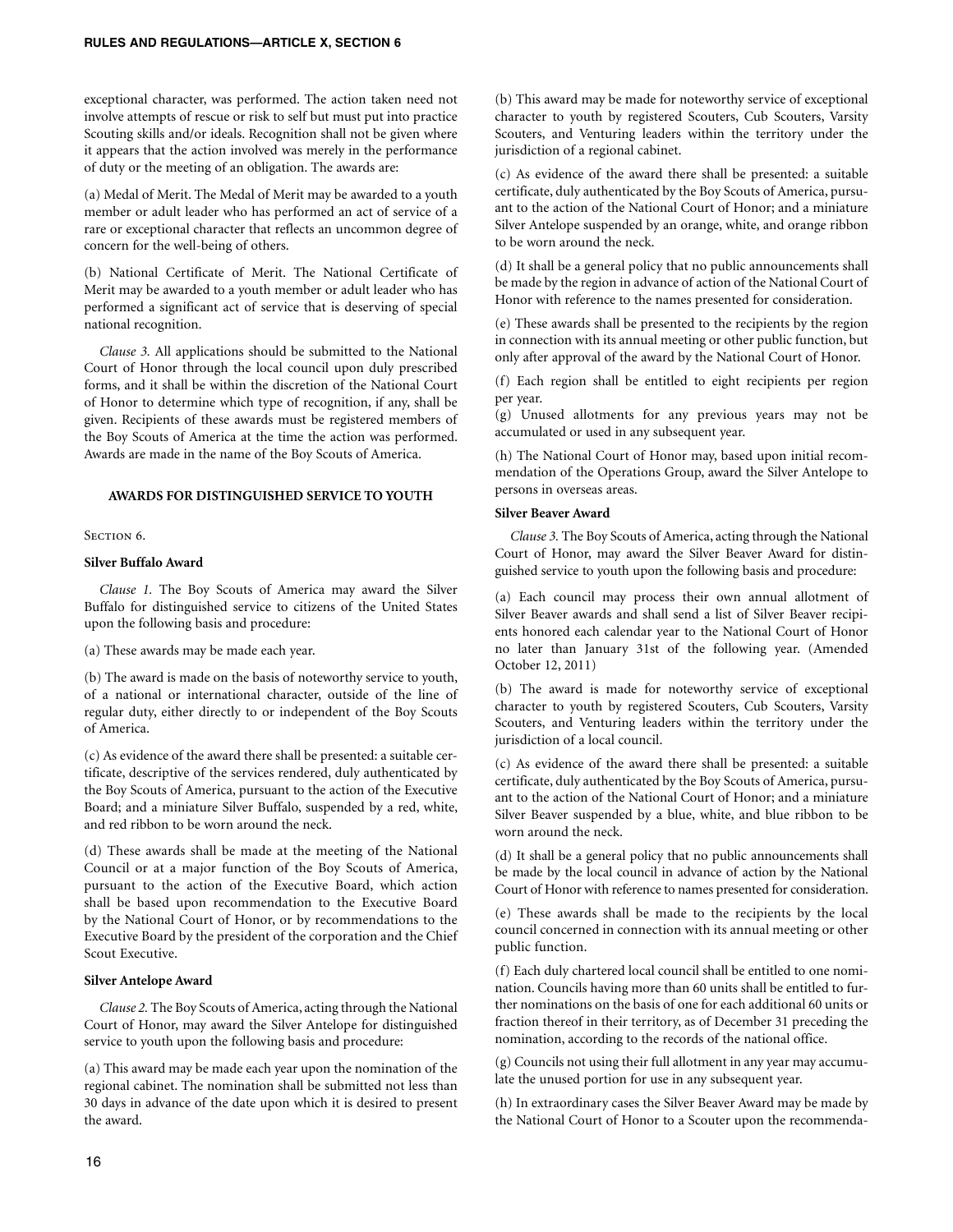tion of the duly constituted Scouting authorities having supervision of one or more units of the Boy Scouts of America, located outside of the United States and not under the jurisdiction of a local council.

#### **Silver World Award**

*Clause 4.* The Boy Scouts of America through the National Court of Honor which has delegated the selection of recipients as hereinafter provided may award the Silver World Award for distinguished service to youth as follows:

(a) The award may be presented to citizens of any country whose Scout association is a member of the World Scout Conference, in recognition of his or her service of exceptional character to the youth of his or her own country, or on an international basis.

(b) The recipient does not have to be a member of a Scout association. United States citizens may receive the Silver World Award for international service to youth, provided they are not registered members of the Boy Scouts of America.

(c) Approved awards may be presented by an authorized member of the Boy Scouts of America either by a personal visit with the recipient or at an official meeting of a national Scout association, including the BSA.

(d) Designation of recipients of the Silver World, by authority of the International Committee and the Executive Board, is delegated to the following:

President of the Boy Scouts of America

Chief Scout Executive

International Commissioner

Chairman of the International Committee

(e) The award may be granted upon the concurrence of any three of the above. Awards may be made at any time on behalf of the International Committee and the national Executive Board. The International Committee receives a full report of the Silver World Award designation at each meeting and will maintain accumulative records of awards including support data.

(f) As evidence of the award there will be presented: a suitable certificate duly authorized by the Boy Scouts of America. The design will be a circular blue enameled silver medallion upon which will be superimposed meridian lines and stars signifying the global scope of the award. An applied silver universal badge of the Boy Scouts of America will be centered upon the front of the medallion. The award will be suspended upon a red and white ribbon and will be worn about the neck of the recipient, when such practice does not conflict with approved uniforming policy.

# ARTICLE XI. BUSINESS, FINANCE, PROPERTIES, CONTRACTS, REGISTRATION

#### **FINANCE**

SECTION<sub>1</sub>.

#### **Local Council and Unit Finance**

*Clause 1.* Control of Funds.

(a) Limitation of Authority. No unit or local council shall have authority to commit the National Council to any financial obligation whatever.

(b) Purpose. All money raised by or received for the benefit of a unit or local council and all property acquired by a unit or local council shall be deemed to be received or acquired solely for the benefit of Scouting as interpreted and promoted by the Boy Scouts of America.

(c) Local Council Control. Subject to general rules and regulations adopted by the National Council or Executive Board, local councils shall control the raising and expenditure of all funds for local Scouting work in their jurisdiction.

(d) Annual Reports. Each chartered local council shall render annually to the community in which it is located a duly audited statement of all funds collected and expended and shall furnish a copy thereof to the national office.

(e) Gambling. Any fundraising project designated to benefit chartered organization units, districts, local councils, or on a national basis which involves games of chance, lotteries, sale of raffle tickets, bingo, or which could be construed as a gambling activity, is not permitted.

(f) Product Sales. The National Council will not engage in a product sale at the national level.

(g) Insignia. The National Council shall have the sole right to authorize the use of insignia, words, phrases, designation marks, pictorial representations, and descriptive remarks relating to the program of the Corporation on commercial products, promotional efforts, and/ or sale and distribution to members of the Boy Scouts of America and/or the general public. The use of the same by local councils shall be only as authorized by the national office.

(h) Pyramid Sales, Multilevel Marketing. Any fundraising projects on a unit, council, or national basis which are in the nature of pyramid sales or multilevel marketing are not permitted.

(i) A local council may charge a unit activity fee or a participant surcharge, to be determined from time to time by the local council, to be applied to council national liability insurance program charges.

*Clause 2.* Disposition of Funds Upon Termination of Local Council or Unit.

(a) Council Obligations. In the event of the dissolution of a council or the revocation or lapse of its charter, the Executive Board may, at its option, assume charge of the affairs of the council and continue operation pending reorganization or reestablishment of the council or wind up the business of the council, applying all funds and property in the possession or control of such council to the payment of its obligations and administering any surplus funds or property as it may, in its judgment, deem to be in the best interests of Scouting.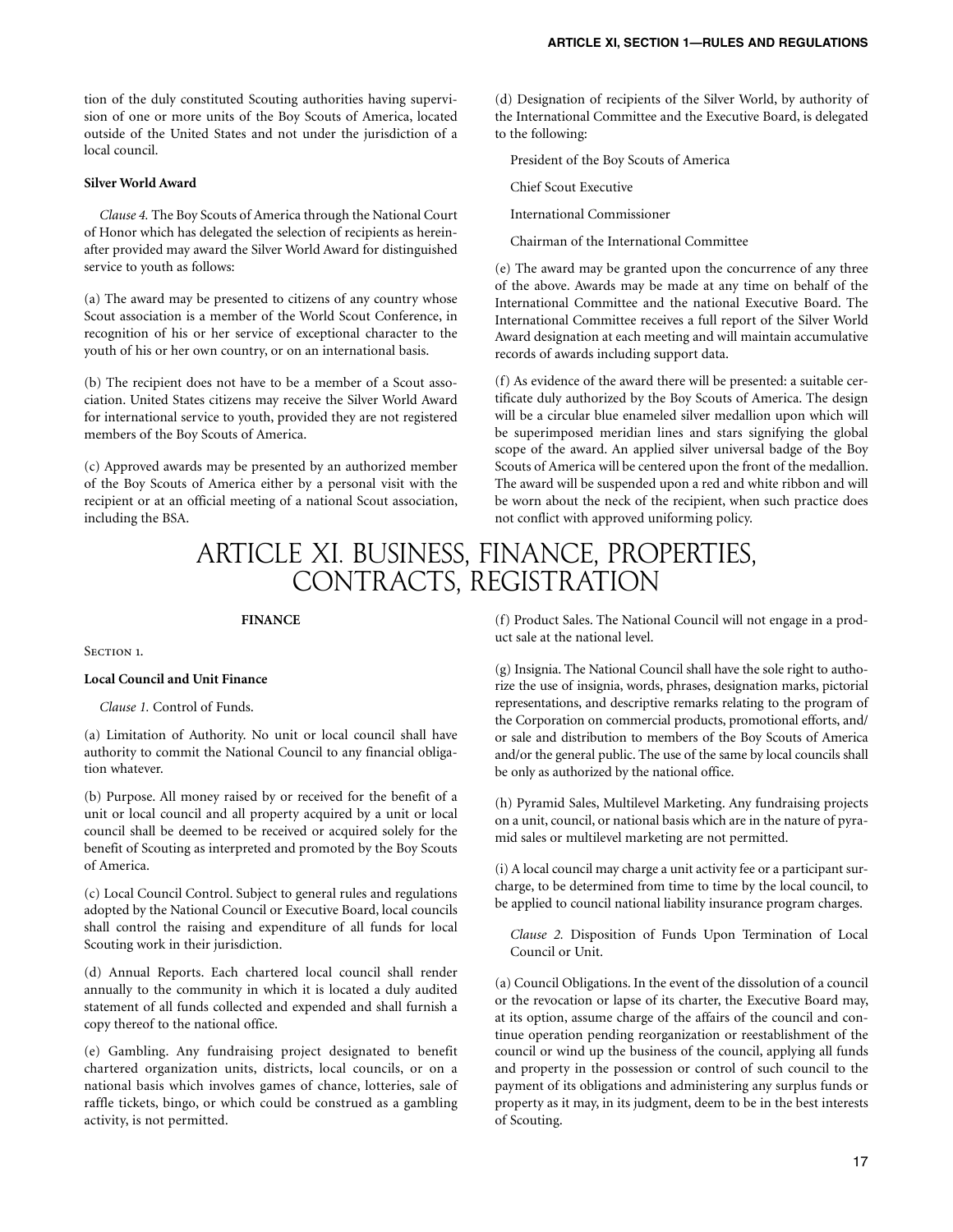(b) Unit Obligations. In the event of the dissolution of a unit or the revocation or lapse of its charter, the unit committee shall apply unit funds and property to the payment of unit obligations and shall turn over the surplus, if any, to the local council, if there is one, or if there is no local council, dispose of the same in accordance with the direction of the Executive Board of the Boy Scouts of America. In the case of a chartered organization, any funds or equipment which may have been secured as property of the unit shall be held in trust by the chartering organization or the chartered local council, as may be agreed upon, pending reorganization of the unit or for the promotion of the program of the Boy Scouts of America.

(c) Administration of Local Funds by Corporation. Any property or funds acquired by the Executive Board upon the dissolution of a Scouting unit or local council shall be administered so as to make effective, as far as possible, the intentions and wishes of the donors.

(d) Special Funds. Special funds created for specific purposes, acquired by a unit or local council, shall be vested in either (i): a bank, trust company, BSA Intravest Trust, in trust; or (ii) Boy Scouts of America Commingled Endowment Fund, LP, in all cases for the use of the unit or the local council, in accordance with the wishes of the donors, with the provision in the statement of the conditions governing the administering of the funds that in the event of the dissolution of the unit or council or revocation or lapse of its charter said funds will, after any claims against said funds are satisfied, be turned over to the Boy Scouts of America for use by the Boy Scouts of America for the benefit of Scouting in such locality and for the specific purposes for which the fund was granted. If there is no suitable opportunity for the use of said funds in such locality, it may be used elsewhere.

### **REAL ESTATE**

SECTION 2.

#### **Local Council**

Title to Real Estate. Except as hereafter provided in this clause with respect to incorporated local councils, the title to all real estate acquired for a unit or local council shall be vested in a bank or trust company, in trust for the use of the unit or local council in accordance with the wishes of the donors, with a provision in the deed that in the event of the dissolution of the unit or council or the revocation or lapse of its charter said trustee or trustees will, after satisfying any claims against such unit or council to which such real estate may be subject, convey said property or, if sold, pay the net proceeds of such sale to the Boy Scouts of America, which shall hold or use said property or funds for the benefit of Scouting in such locality or elsewhere if there is not suitable opportunity to use said property or funds in such locality. Any incorporated local council may hold title to real property in its own name provided its certificate or articles of incorporation expressly provide for the conveyance of such property or the net proceeds from the sale thereof to the Boy Scouts of America in the event of the dissolution of the local council or the revocation or lapse of its charter.

#### **REGISTRATION**

SECTION 3.

#### **Local Council Registration**

*Clause 1.* Council Charter and National Service Fees

(a) Applications for new or renewal charters stipulate a number of requirements, which must be satisfied in order to maintain the local council in good standing.

(b) An annual registration fee, known as the council charter fee and determined from time to time by the Executive Board and announced to the field, will be paid by local councils to the national office upon charter application or renewal application.

(c) An annual assessment, known as the national service fee, for which the calculation will be determined from time to time by the Executive Board and announced to the field, will be paid by the local councils to the national office. This fee will be paid during the 10 month period beginning with February and ending in November.

#### **Unit Registration**

*Clause 2.* There is an annual unit charter fee determined from time to time by the Executive Board and announced to the field. This fee is paid to the national office each time a unit registers or reregisters and is in addition to the individual membership registration fees. No additional unit charter or registration fees shall be imposed by a local council without the prior authorization of the National Council Executive Board.

*Clause 3.* Expiration of Unit Registration. The expiration of the registration of units shall normally be 12 months from the last day of the month in which the original organization of the unit was approved by the local council or, in the case of units not under local council supervision, by the Corporation.

The rights and privileges of all the members of a unit expire with the expiration of the unit registration.

*Clause 4.* Dropped Units. In cases where units have been dropped from the records under conditions which they could not avoid, they may have their record of continuous service reestablished by submitting evidence of continued activity and paying registration fees from the date of charter expiration.

#### **Term of Membership**

*Clause 5.* The expiration of registered membership shall be as follows:

(a) National Council members and officers and regional committee members and officers, at the end of the period for which they have been duly elected, unless registered in some other capacity.

(b) Scouters serving in council and district capacities only and members of the Scouters' Reserve, with the expiration of the council year for which they are issued. (This does not include the chartered organization representative(s).)

(c) Unit Scouters serving in unit capacities only (including chartered organization representative(s) or group of citizens, with the unit charter.

(d) Unit members, with the expiration of the registration of their respective units.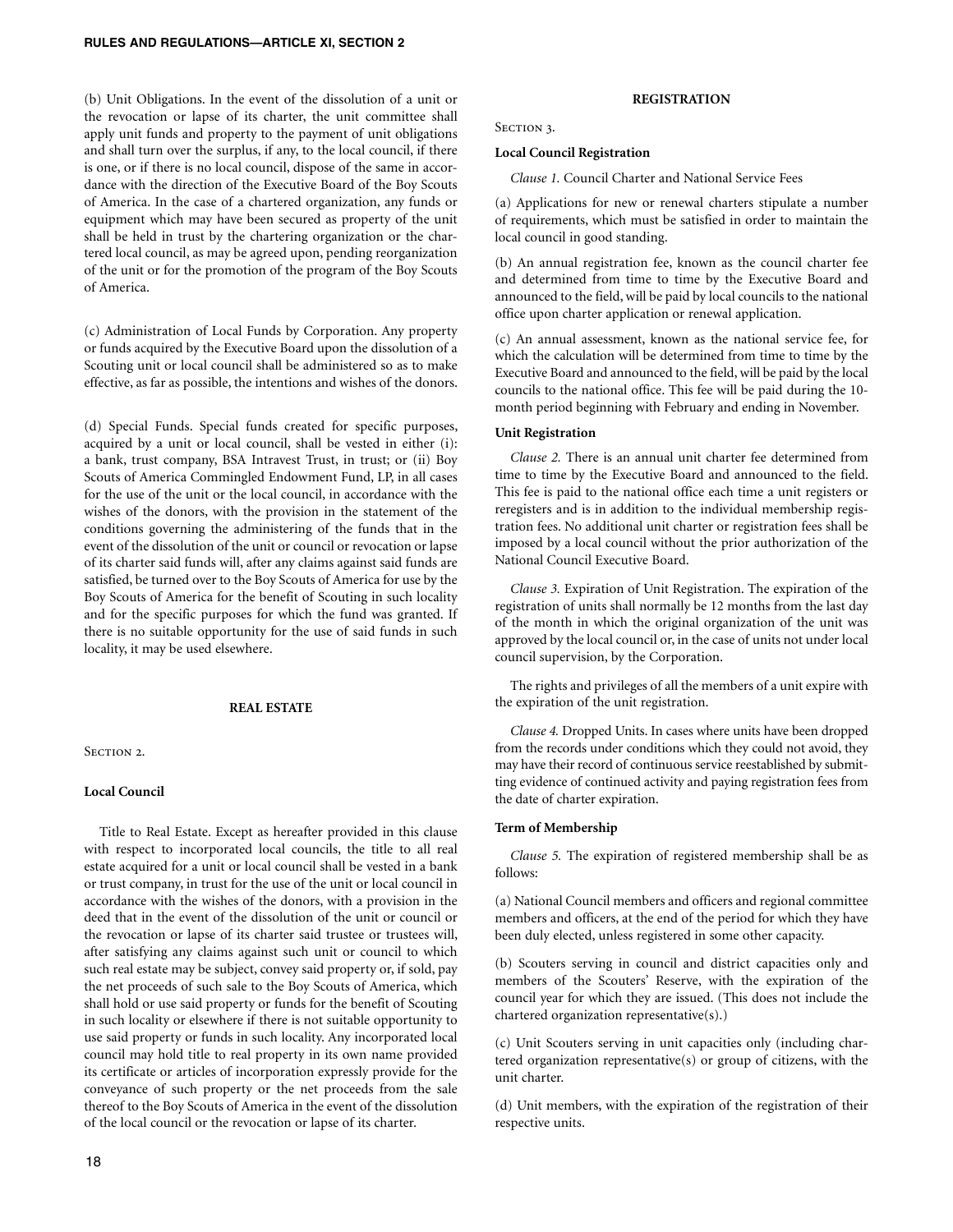(e) Lone Cub Scouts and Lone Cub Scout friends and counselors, annually, 1 year from the date of their last registration.

(f) Lone Boy Scouts and Lone Boy Scout friends and counselors, annually, 1 year from the date of their last registration.

(g) Registered retired professional Scouters, annually, 1 year from the date of their last registration.

(h) Individuals (adult or youth members) holding an unexpired registration certificate transferring from unit to council, council to unit, or unit to unit pay a membership transfer charge. This charge applies to all transfers during the charter year, but shall not apply to Tigers becoming Cub Scouts in their affiliated pack. (Amended October 20, 2013)

#### **Registration of Youth Members**

*Clause 6.* Youth membership with the Boy Scouts of America requires the payment of an annual registration fee determined from time to time by the National Council Executive Board and announced to the field. No additional youth membership registration fees shall be imposed by a local council without the prior authorization of the National Council Executive Board.

*Clause 7.* Venturers may participate in more than one Venturing unit as well as a Boy Scout troop or Varsity Scout team with the payment of one primary registration in a Venturing unit.

*Clause 8.* Scouting units are small, intimate groups. In the Cub Scout and Boy Scout programs, the units are made up of even smaller groups, dens, and patrols, which often meet regularly in private homes. As long as they are faithful to Scouting's membership philosophy, set forth below, it is for the units to determine on the basis of considerations such as group size or youth behavior whether to admit or to continue the membership of a youth member. It is the philosophy of the Scouting movement to welcome all boys and young people, regardless of race or ethnic background, who are willing to accept Scouting's values and meet other requirements of membership. Young people of all religious backgrounds are welcomed in Scouting, some participating in units for youths of a particular religion, and the greater majority participating in units open to members of various religious backgrounds.

### **Registration of Adult Members**

*Clause 9.* There shall be an annual registration fee determined from time to time by the Executive Board and announced to the field, a portion of which is for a subscription to *Scouting* magazine for adult members. When additional names of members are added to a unit or council for a registration period of less than a year, the fee is prorated.

*Clause 10.* If an adult member serves in more than one capacity, only one registration fee is required.

#### **Procedure for Registration**

*Clause 11.* All applications shall be submitted on official forms prepared for that purpose and carrying due reference to the requirements and provisions of the Bylaws of the Boy Scouts of America.

*Clause 12.* The Corporation shall issue to each approved registrant a suitable certificate of membership or commission designating the applicant's official relationship to the Boy Scouts of America.

#### **Special Types of Registration**

*Clause 13.* Sustaining. Persons who desire to be identified with the local council through their financial support and influence in the expansion of the council program may be enrolled as sustaining members of local councils. They may, if the council desires, be elected as associate members in accordance with article VI, section 1, clause 2, of these Rules and Regulations.

*Clause 14.* Camp Staff Members. Young men and women, 16 years of age and over, who are employed as members of a camp staff, and who are not already registered, shall be registered by the employing council as camp staff members.

*Clause 15.* College Scouter Reserve. College students who will commit themselves to an informed interest and active participation in the program, whenever possible, may be registered as members of the College Scouter Reserve.

*Clause 16.* Merit Badge Counselors. Persons who are at least 18 years of age may serve as merit badge counselors in subjects for which they are qualified and must register as such as adult Scouters as provided in this section. A fee for such registration shall not be required.

*Clause 17.* Scouter Reserve. Individuals 21 years of age and over may upon approval of the local council register as members of the Scouter Reserve of the Boy Scouts of America by paying the registration fee required of a Scouter. Individuals so registered may serve in the following ways: as faculty members of Cub Scout training courses, assisting in organizing and training in connection with Cub Scout packs, Varsity Scout teams, with Venturing crews and Sea Scout ships, and as hosts and hostesses, and by helping in finance and public relations campaigns. They may serve as members of fathers' and mothers' clubs, parents' clubs, and auxiliaries of units. Members of the Scouter Reserve may wear the universal badge of Scouting to signify their membership.

*Clause 18.* Veteran Award. After 5 years of duly registered service in the Boy Scouts of America, individuals may upon application receive the designation of "veteran," provided they agree to live up to their Scouting obligations and to keep local Scouting authorities in the community in which they live informed as to their availability for service. A special badge shall be made available to veterans. Such veterans, maintaining an active registered relationship in any capacity, shall pay the regular registration fees of their class. Veterans, desiring recognition as veterans for periods of time established by the Corporation for particular recognition, must maintain active registered relationship for the required number of years, paying their annual registration fees.

*Clause 19*. Retired Professional Scouters. Persons who have been retired from professional Scouting may be registered on an annual basis with the national office of the Corporation upon the approval of the Corporation.

*Clause 20*. Mentally Retarded or Severely Physically Disabled Youth Members. In the discretion of the Executive Board, and under such rules and regulations as it may prescribe upon consultation with appropriate medical authorities, registration of boys who are either mentally retarded or severely physically handicapped, including the blind, deaf, and emotionally disturbed, over age 11 as Cub Scouts and over age 18 as Boy Scouts, or Varsity Scouts, and registration of young adults who are either mentally retarded or severely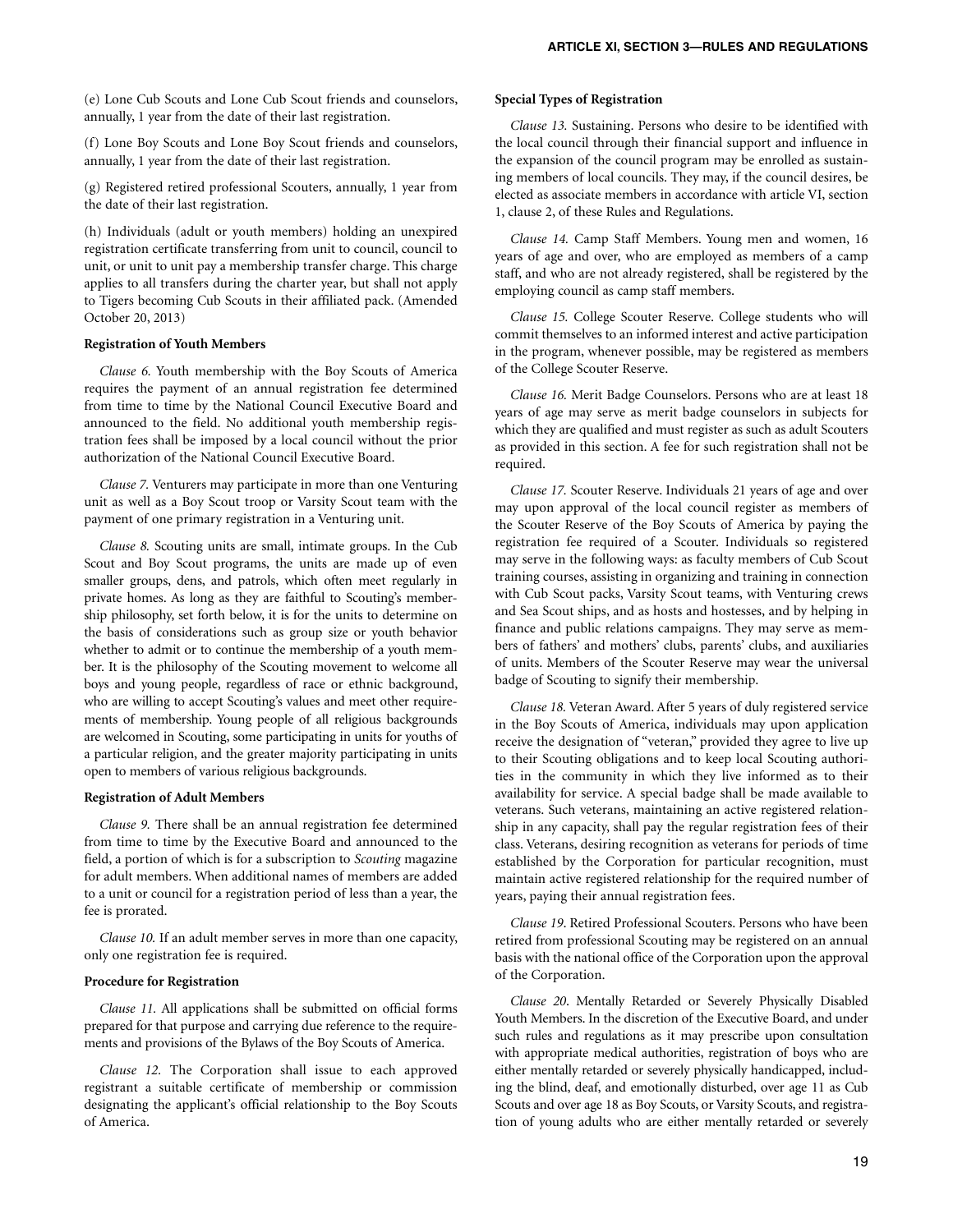physically handicapped, including the blind, deaf, and emotionally disturbed, over age 21 as Venturers, and the participation of each in the respective advancement programs while registered, is authorized.

*Clause 21.* Confidentiality of Membership. The Boy Scouts of America has the responsibility to protect the confidentiality of the names and personal information of those who are affiliated with the movement. No commercial or unauthorized use is to be made of the lists (names, addresses, and other confidential information) of members or of financial supporters, or those who answer surveys in

# **NATIONAL EAGLE SCOUT ASSOCIATION**

#### SECTION 1.

*Clause 1.* The Corporation shall establish and operate a National Eagle Scout Association whose primary purpose will be to conserve and develop the manpower potential represented by those who hold Eagle Scout rank. The organizational structure and operating practices of the National Eagle Scout Association shall be in harmony with the principles of Scouting. The Executive Board of the Corporation shall receive an annual report of the work and have jurisdiction over the National Eagle Scout Association.

*Clause 2.* The National Eagle Scout Association ("NESA") shall be governed by a national NESA Committee, which shall report to the appropriate standing committee. The NESA Committee shall be chaired by a president who is appointed by the President of the Boy Scouts of America and approved by the Executive Board of the Boy Scouts of America. The NESA president shall be elected to or be a member of the National Advisory Council or the Executive Board of the Boy Scouts of America.

connection with Scouting. Results of surveys may be shared by local councils with existing or potential chartered organizations in the normal pursuit of membership growth.

#### **Denial of Registration**

*Clause 22.* Article VIII, section 1, of the Bylaws sets forth the right of the Boy Scouts of America to set standards of membership and leadership. The procedure for maintaining those standards through denial of registration is expressed in a publication titled *Procedures for Maintaining Standards of Membership.*

# ARTICLE XII. AFFILIATES

#### **ORDER OF THE ARROW**

#### SECTION 2.

The Corporation shall operate a national honor society of the Boy Scouts of America known as the Order of the Arrow. The purposes of the Order of the Arrow shall be to recognize those Scout campers who best exemplify the Scout Oath or Promise and Law in their daily lives, to develop and maintain camping traditions and spirit, to promote Scout camping, and to crystallize the Scout habit of helpfulness into a life purpose of leadership in cheerful service to others.

#### **Scouting Alumni Association**

#### SECTION 3.

The Corporation shall operate an alumni association known as the Scouting Alumni Association for individuals who are either alumni or supporters of the Boy Scouts of America. The purposes of the Scouting Alumni Association shall be to offer discounts, recognition items, and benefits to dues-paying alumni and other individuals who wish to support the Boy Scouts of America and local councils. The organizational structure and operating practices of the Scouting Alumni Association shall be in harmony with the principles of Scouting.

(Amended October 12, 2011)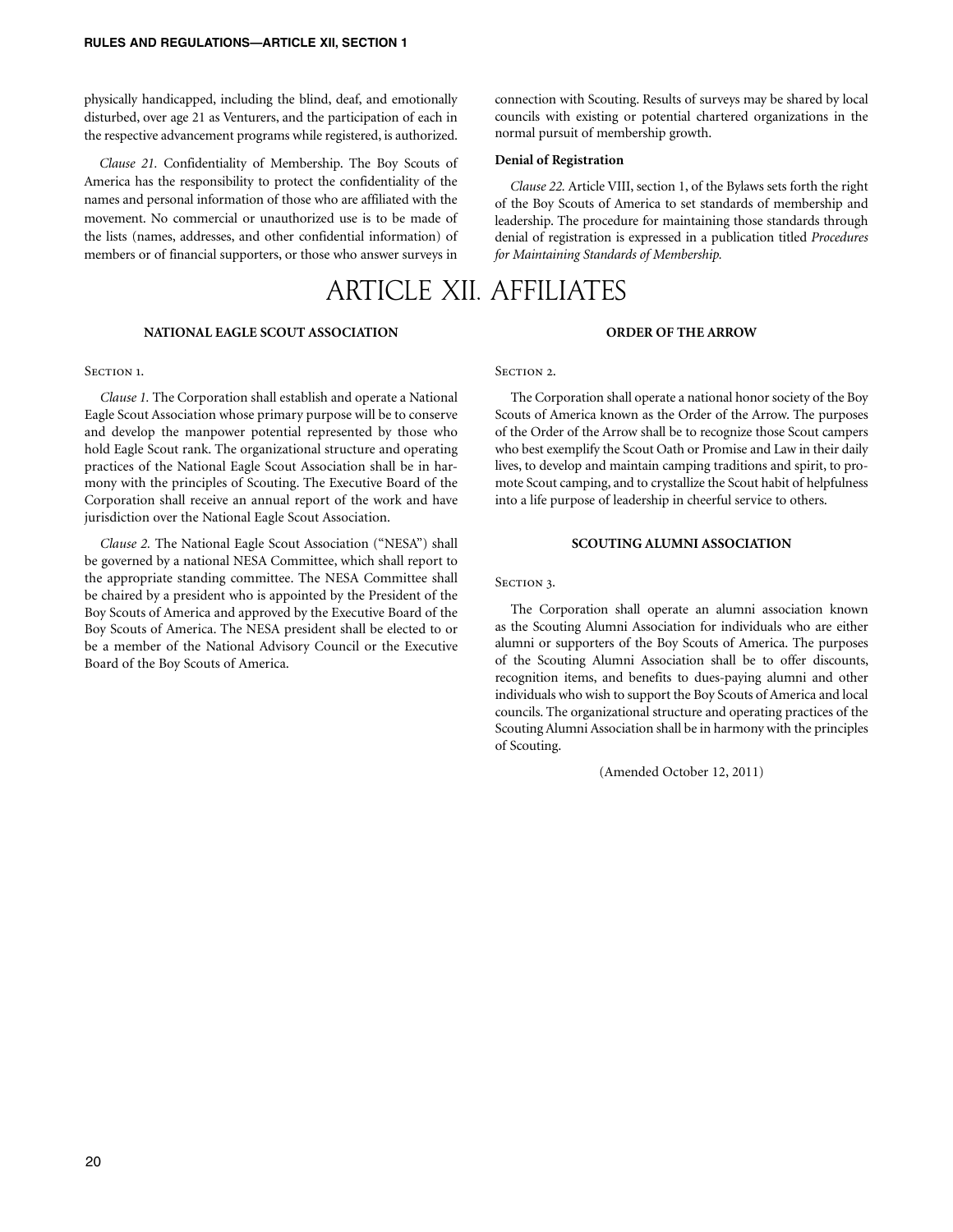# ARTICLE XIII. SPECIAL SITUATIONS

# **EXPERIMENTAL PROGRAMS**

#### SECTION<sub>1</sub>.

Any experimental program which is inconsistent with the provisions of the Bylaws or these Rules and Regulations may be adopted subject to the following restrictions.

*Clause 1.* It must be approved by the Executive Board upon the recommendation of the Executive Committee.

*Clause 2.* The geographical areas affected shall be clearly defined.

*Clause 3*. A termination date shall be fixed.

*Clause 4.* A progress report shall be made to the Executive Board:

(a) If an extension is requested or

(b) At the Executive Board meeting next preceding the termination date.

# **OVERSEAS SCOUTING**

SECTION 2.

### **Direct Service Units**

*Clause 1.* General. To further its objectives of extending membership privileges to citizens of the United States in other parts of the world, the Corporation authorizes the registration of youth members and leaders and the establishment of units in areas lying outside of the jurisdiction of any local council.

*Clause 2*. Policy of Cooperation. To foster and strengthen the close and friendly relationship that exists between the Boy Scouts of America and other Scout associations, members and leaders of units will work in close harmony with their fellow Scouts and Scouters in the area.

#### **World Organization of the Scout Movement**

*Clause 3.* Operation of Scouting units in the United States for member associations of the World Organization of the Scout Movement.

Member associations of the World Organization of the Scout Movement may organize, administer, and service units of their association for dependents of their citizens living temporarily in

the United States. Such permission to be granted upon certification by the national office, under the following conditions:

(a) The approval to establish a unit will be on an annual basis and may be extended upon review of status as reflected in an annual report.

(b) Registration will be restricted to citizens and dependents of member countries. No registration will be accepted or allowed in the unit from citizens of the United States or any third country.

(c) The condition of registration will reflect agreements as to the use of Boy Scouts of America uniforms, badges, and insignia. In this instance only would there be a requirement for dual registration.

(d) There will normally be no registration fee assessed by the Boy Scouts of America for either a unit or individual member.

(e) Standards of certification will include membership qualifications, use of insignia and uniform, and adherence to the basic policy, program, and methods of the World Organization of the Scout Movement.

#### **LEARNING FOR LIFE**

SECTION 3.

*Clause 1.* To further the mission of the Boy Scouts of America to meet and serve the needs of youth and communities, the Corporation authorizes the establishment of an affiliated separate corporation to be known as Learning for Life, to work in cooperation with our nation's schools and businesses.

*Clause 2.* Learning for Life is a nontraditional, nonmembership, educational outreach program that takes place during or after school hours and is not part of the traditional Scouting program.

*Clause 3.* Exploring is Learning for Life's worksite-based program for young men and women who are 14 (and have completed the eighth grade) through 20 years old.

*Clause 4.* Exploring is based on five areas of emphasis: career opportunities, life skills, citizenship, character education, and leadership experience. Local community organizations initiate an Explorer post by matching their people and program resources to the interests of young people in the community.

*Clause 5.* The program, organization, and administration of and qualifications for participation in Learning for Life shall be established by Learning for Life.

# ARTICLE XIV. INDEMNIFICATION

(See Bylaws.)

# ARTICLE XV. WAIVERS AND AMENDMENTS

(See Bylaws.)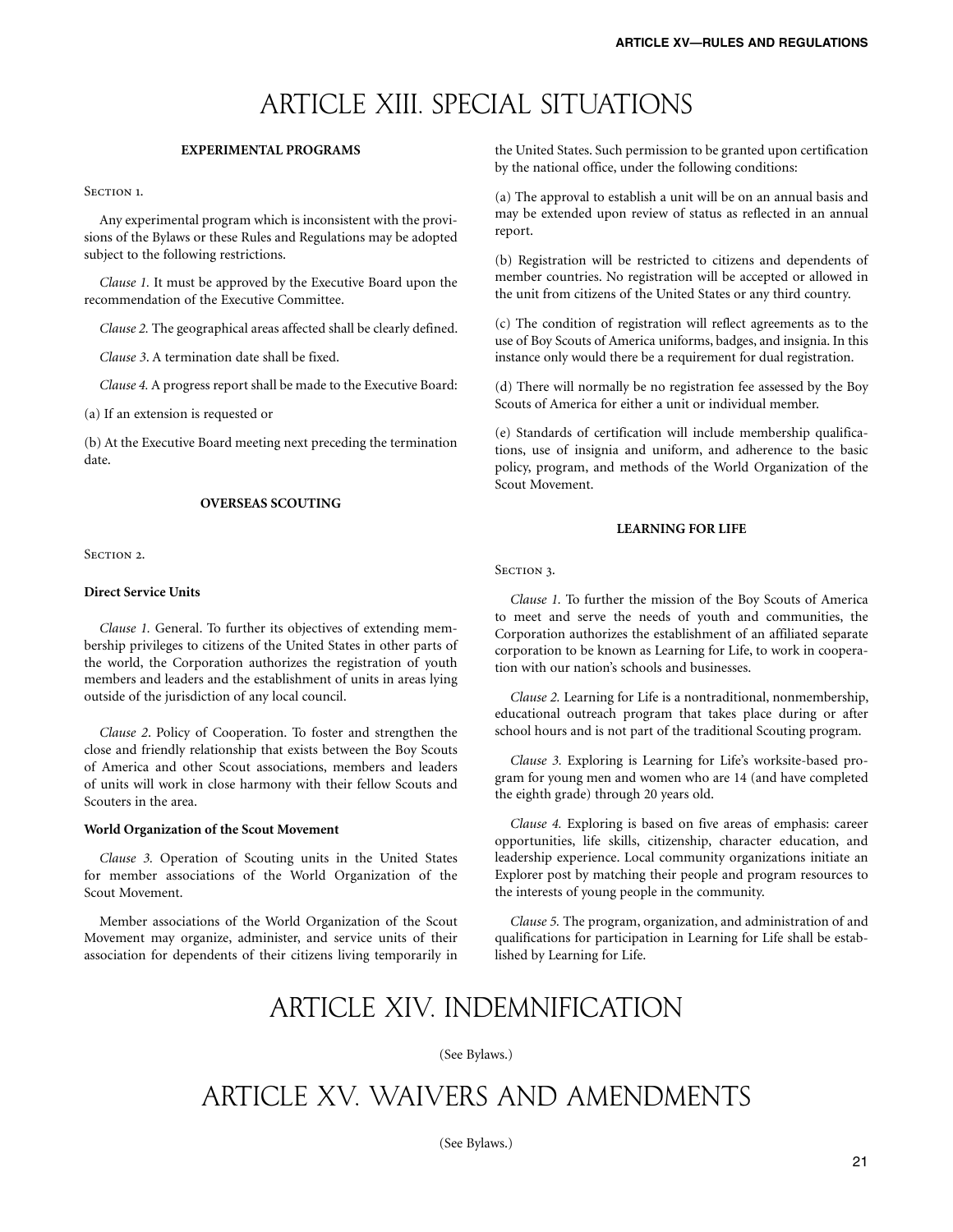# INDEX

**A**

Adult definition of, 13 noncitizens, 7

Advancement Boy Scout, 13 Cub Scout, 13 general principles of, 13 in camp, 14 procedures for, 6, 13–14 Varsity Scout, 13

Advertising policy, 12

Age requirements assistant Coach, 8 assistant Cubmaster, 8 assistant den leader, 8 assistant Scoutmaster, 8 assistant Webelos den leader, 8 associate Advisor, 7 Boy Scout, 6 captain, 7 commissioned officials, 7–8 Cub Scout, 6 junior assistant Scoutmaster, 7 Lone Cub Scout, 7 Lone Scout, 7 professional Scouters, 8 Venturers, 7 Webelos Scout, 6

# Anniversary celebration, 14

Assistant

Coach, 5, 8 council commissioner, 8 Cubmaster, 5, 8 den leader, 5, 8 district commissioner, 8 Scoutmaster, 5, 8 Webelos den leader, 5, 8

#### Awards

Silver Antelope, 16 Silver Beaver, 16–17 Silver Buffalo, 16 Silver World, 17

Awards, special Honor Medal, 15 Honor Medal With Crossed Palms, 15 Meritorious Action, 15–16

# **B**

Badges, 14–15 Bands, 14 Boy Scout advancement, 13 age-grade requirement, 6 registration, 19 roundtable commissioner, 8 *Boys' Life*, 14

# **C**

Certificates membership, 4, 7 service, 6 Chartered organizations, 4 Chartered organization representation, 4–5, 18 Charter renewals, 4 Charters to organizations, 4 Chief Scout Executive, 9, 13 College Scouter Reserve, 19 Commercial contracts, 12 Commercialism policy, 12 Commissioners, 8 Commissions, recommendations, 8 Community units, 5 Confidentiality of membership lists, 20 Conflict of Interest policy, 12–13 Control of funds annual reports, 17 audited statement, 17 council obligations, 17 limitation of authority, 17 local council control, 17 Cooperation with national movements, 11 Council, see local council Council commissioner, 8 Crew (ship) committee, 5 minimum membership of, 5 organization of, 5 Cubmaster, 5 Cub Scout advancement, 13 grade-age requirement, 6 ranks, 13 registration, 19 roundtable commissioner, 8 Cub Scouters

# **D**

Declaration of religious principle, 7, 9, 11

awards, 16 pack, 5

Den

leader, 5, 8 system, 5 Denial of registration, 20 Direct Service units, 21 Disabled youth, 19–20 Disposition of funds upon termination of council or unit, 17–18 Distinguished Service to Youth Silver Antelope, 16 Silver Beaver, 16–17 Silver Buffalo, 16 Silver World, 17 District commissioner, 4, 8 committee, 4 definition of, 4 function of, 4 Scouters, 7

# **E**

Elected officers, Venturing, 7 Employment of professionals, 9–10 Experimental programs, 21 Exploring, 21

# **G**

Gambling, 17

# **H**

Human Resources Administration/ Professional Development Committee, 8–9

# **I**

Insignia, 14–15, 17

# **J**

Junior assistant Scoutmaster, 7

# **L**

Learning for Life, 21 Lifesaving awards, 15 Local badges, 15 units, 4–5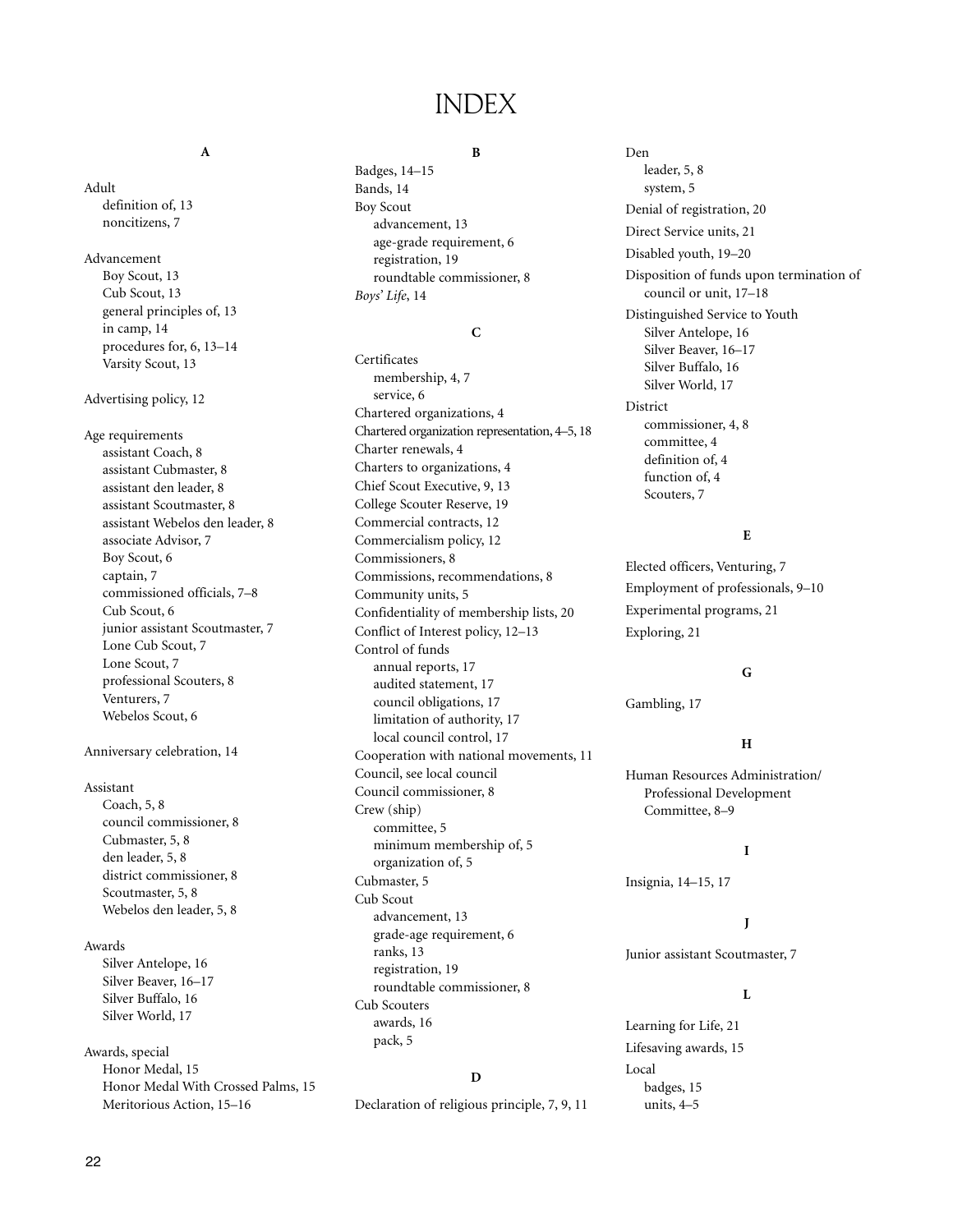Local council annual registration fees, 18 approval of recommendations for commissions, 7 approval of unit applications, 4 Finance, 17–18 members, 4 powers and responsibilities, 5–6 professional personnel, 9–10 real estate, 18 Lone Boy Scout, 7, 19 Boy Scout friend and counselor, 19 Cub Scout, 7, 19 Cub Scout friend and counselor 19

# **M**

Members, local councils active, 4, 6 approval of, 7 associate, 4, 6 Membership, term, 18–19 Membership lists, confidentiality of, 20 Mentally retarded or severely physically disabled, registration for, 19–20 Merit badge counselors, 19 responsibility for, 14 Meritorious action awards, 15–16 Military training, policy concerning, 12 Multilevel marketing, 17

# **N**

National Court of Honor, 16–17 Eagle Scout Association, 20 movements, cooperation with, 11 NESA Committee, 20 professional staff, 9 service fee, 18 Noncitizens, 7 Nonpartisan, nonpolitical functions, 12

# **O**

Order of the Arrow, 20 Organization of local units, 4 Overseas Scouting, 21

# **P**

Pack committees, 5 leaders, 5 minimum membership of, 5 organization of, 5 Paraprofessionals, 8–9

Participant fees, 14 Patrol system, 5 Patrol leaders' council, 7 Policies concerning advertising, 12 commercialism, 12 cooperation with national movements, 11 cooperation with other Scout associations, 21 military training, 12 participation in public functions, 11 political questions, 12 Scouting public display activities, 11 unit money-earning projects, 11 Political questions, 12 Product sales, 17 Professional Scouters commissioning, 9 decommissioning, 9 requirements for, 8–10 pre-commissioned professionals, 9 Professional-technical positions, 9–10 Program groups, 6–7 Program managers, 7 Public functions, participation in, 11 Pyramid sales, 17

# **R**

Ranks, Boy Scout, 13 Registration camp staff, 19 expiration of, 18–19 fee, 19–20 membership, 18–20 mentally retarded, 20 merit badge counselors, 19 procedure for, 19 Scouter Reserve, 19 special types of, 19–20 sustaining membership, 19 veteran, 19 Renewals, unit charter, 4 Retired professional Scouters, 19 Retirement, 10

# **S**

Scout Law, 11 motto, 11 Oath or Promise, 7, 9, 11 slogan, 11 Scouters council, district, 7 registration, 18–19 unit, 5 Reserve, 19

Scouting Alumni Association, 20 Anniversary Week, 14 attempts to commercialize, 6, 12, 15, 20 bands, 14 promotion of, 5–6 public display activities, 11 Scoutmaster, 5 Sea Scouts, BSA, 7 senior patrol leader, 7 Silver Antelope, 16 Silver Beaver, 16–17 Silver Buffalo, 16 Silver World, 17 Standards of unit organization, 4 Superactivity, Venturing, 6

# **T**

Tigers, 6 registration, 19 Titles of professionals, 9–10 Training, 6, 8–9 Troop committee, 5 minimum membership, 5 organization of, 5

### **U**

Unit committee, 5 community, 5 Cub Scouters, 5 designation, 5 money-earning projects, 11 number, 5 Scouters, 7 Varsity Scout, 6, 8 Venturing leaders, 7 Uniform and insignia alteration of, 15 authorized, 14–15 badges and insignia, 15 distribution of, 15 integral part of program, 15 local council protection of, 15 official, 14–15 prohibition of imitation, 15 protection of, 15 restricted sale and use, 15 special, 15 use of, 15